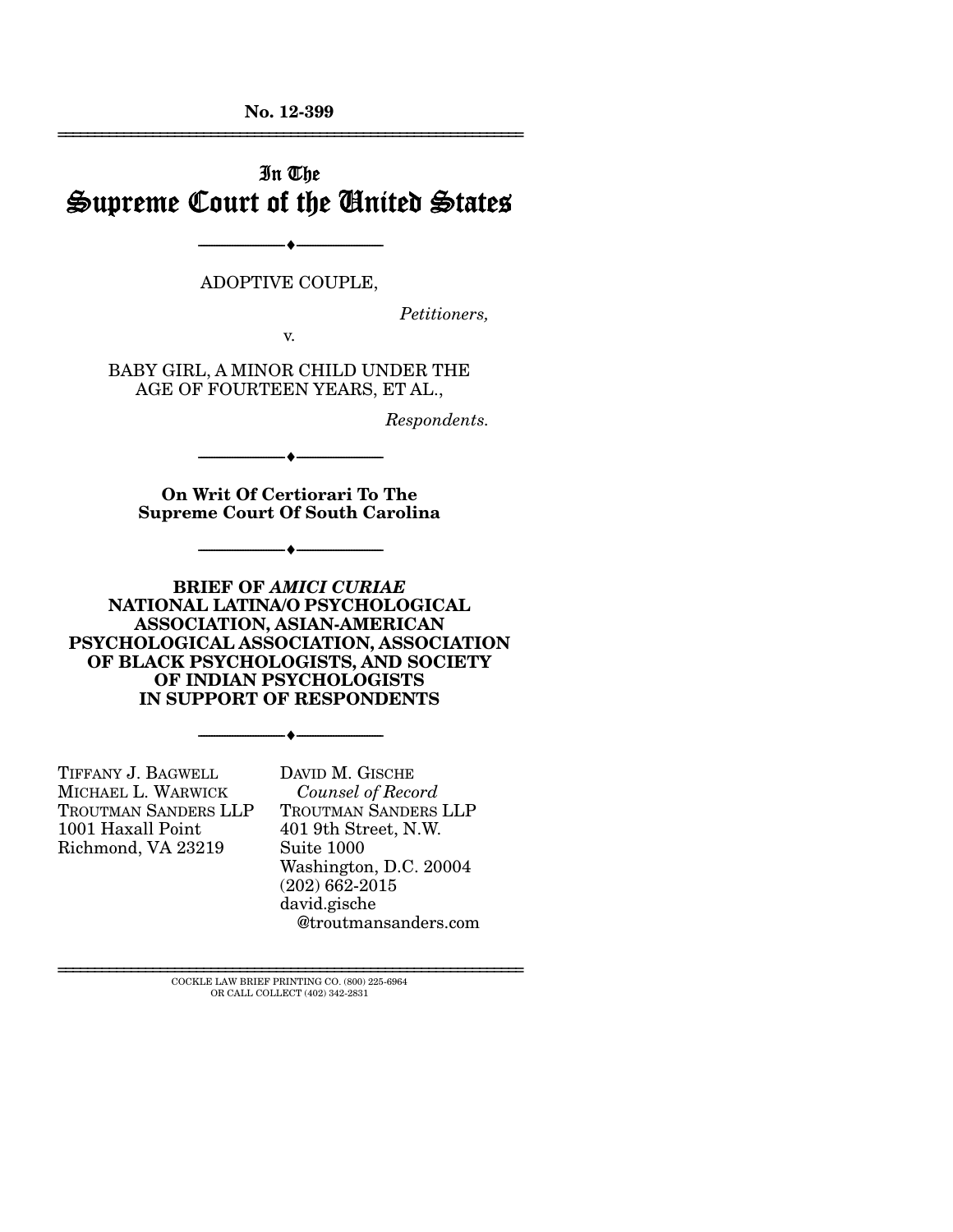## **QUESTIONS PRESENTED**

1. Whether the best interests of the child as properly applied supports placement of Baby Girl with Birth Father when current psychological research establishes that children are capable of and desire to form multiple bonds with adults during the first four to five years of life.

2. Whether the best interests standard for child custody determinations under the Indian Child Welfare Act of 1978, 25 U.S.C. § 1901 *et seq*. ("ICWA") should include cultural considerations when Congress clearly recognized the importance of Indian culture in setting adoptive preferences under ICWA and current psychological research supports the view that cultural considerations should be a key component in best interests analysis.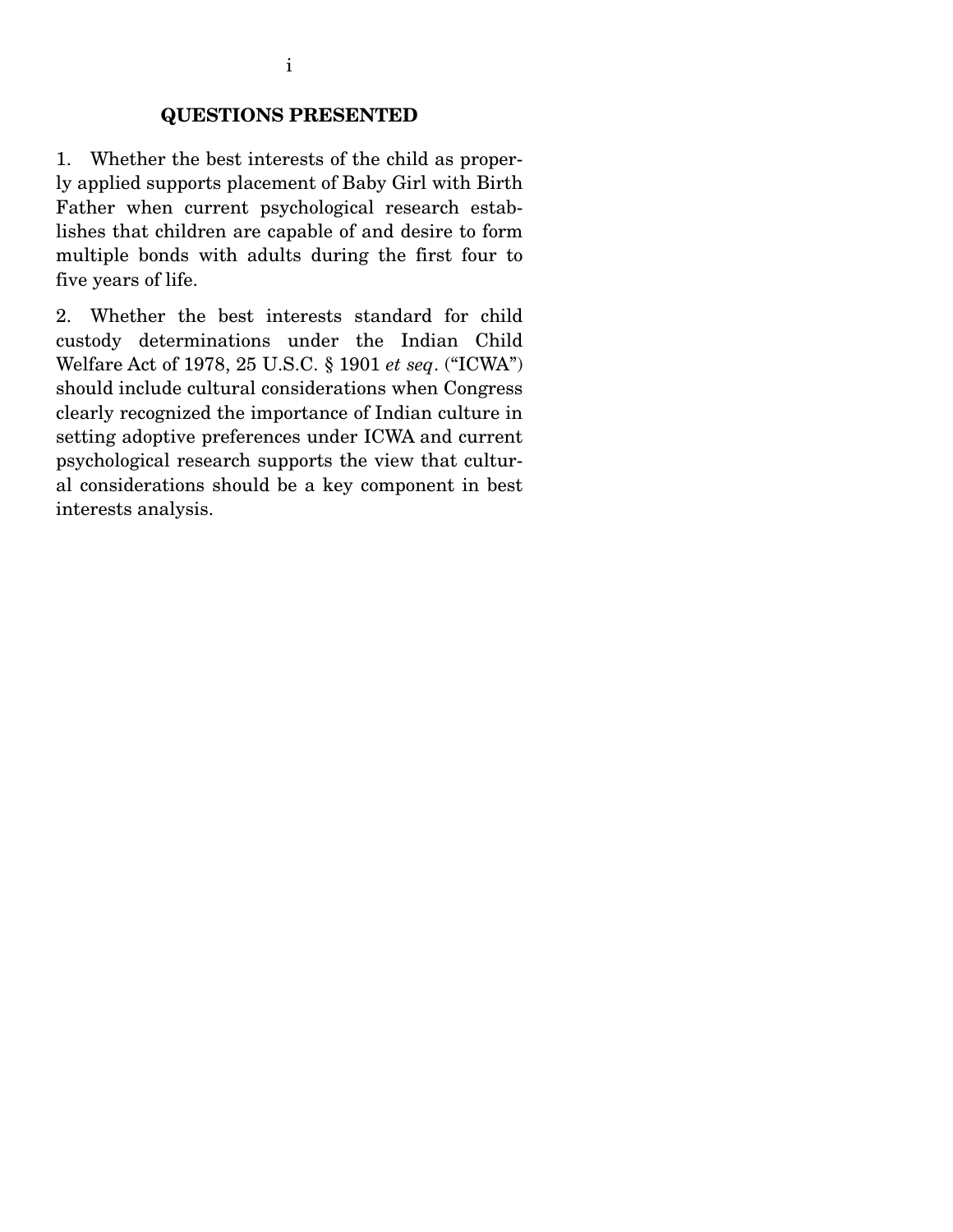## TABLE OF CONTENTS

| QUESTIONS PRESENTED           |                                                                                                                        |                                                                                                                                                                                      | $\mathbf{i}$ |
|-------------------------------|------------------------------------------------------------------------------------------------------------------------|--------------------------------------------------------------------------------------------------------------------------------------------------------------------------------------|--------------|
|                               |                                                                                                                        |                                                                                                                                                                                      | iv           |
| INTERESTS OF THE AMICI CURIAE |                                                                                                                        |                                                                                                                                                                                      | 1            |
| SUMMARY OF ARGUMENT           |                                                                                                                        |                                                                                                                                                                                      | 3            |
|                               |                                                                                                                        |                                                                                                                                                                                      | 5            |
|                               | Psychological Considerations Must be<br>Ι.<br>Appropriately Evaluated to Successfully<br>Determine Custody of a Child  |                                                                                                                                                                                      | 5            |
|                               |                                                                                                                        | A. Modern Developments in Attachment<br>Theory Support Baby Girl's Place-<br>ment with Birth Father                                                                                  | 7            |
|                               |                                                                                                                        | B. Cultural Aspects Must be Considered<br>to Ensure Healthy Placement of Baby                                                                                                        | 11           |
| II.                           | The Lower Court Properly Applied an<br>Appropriate Best Interests Analysis In-<br>formed by the Cultural Priorities of |                                                                                                                                                                                      | 14           |
|                               |                                                                                                                        | A. The ICWA Adoptive Preferences are<br>Presumptively in the Best Interests                                                                                                          | 16           |
|                               | B.                                                                                                                     | Indian Cultural Considerations are<br>Among the Most Important Factors in<br>Best Interests Analysis Based on the<br>ICWA Statutory Intent and Prevail-<br>ing Scientific Literature | 18           |
|                               |                                                                                                                        |                                                                                                                                                                                      |              |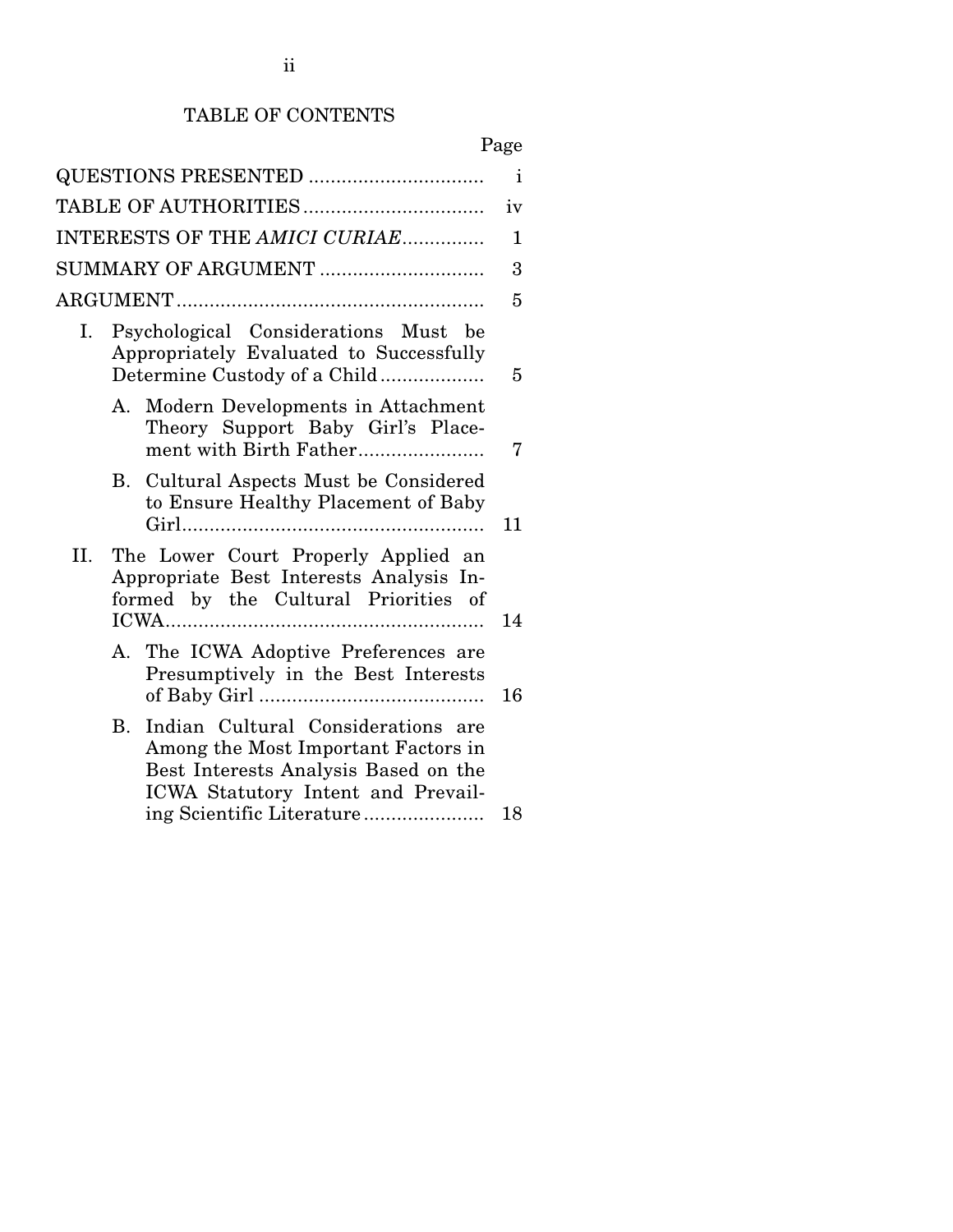# TABLE OF CONTENTS – Continued

Page

| 1. Statutory Intent Supports the In-<br>clusion of Cultural Considerations                                                                                                                       |      |
|--------------------------------------------------------------------------------------------------------------------------------------------------------------------------------------------------|------|
| 2. Child Psychology and Develop-<br>ment Theory Support the Use of<br>Indian Cultural Considerations in                                                                                          |      |
| C. Petitioners and Their Amici's Narrow<br>and Constrained View of Best Inter-<br>ests Analysis Does Not Comport with<br>the Current State of Psychological<br>Theory and the Statutory Require- | - 25 |
| D. The Decisions of the Lower Courts<br>Were in the Best Interests of Baby<br>Girl and the Factual Findings of the<br>Family Court are Entitled to Defer-                                        | 29   |
|                                                                                                                                                                                                  | 33   |

iii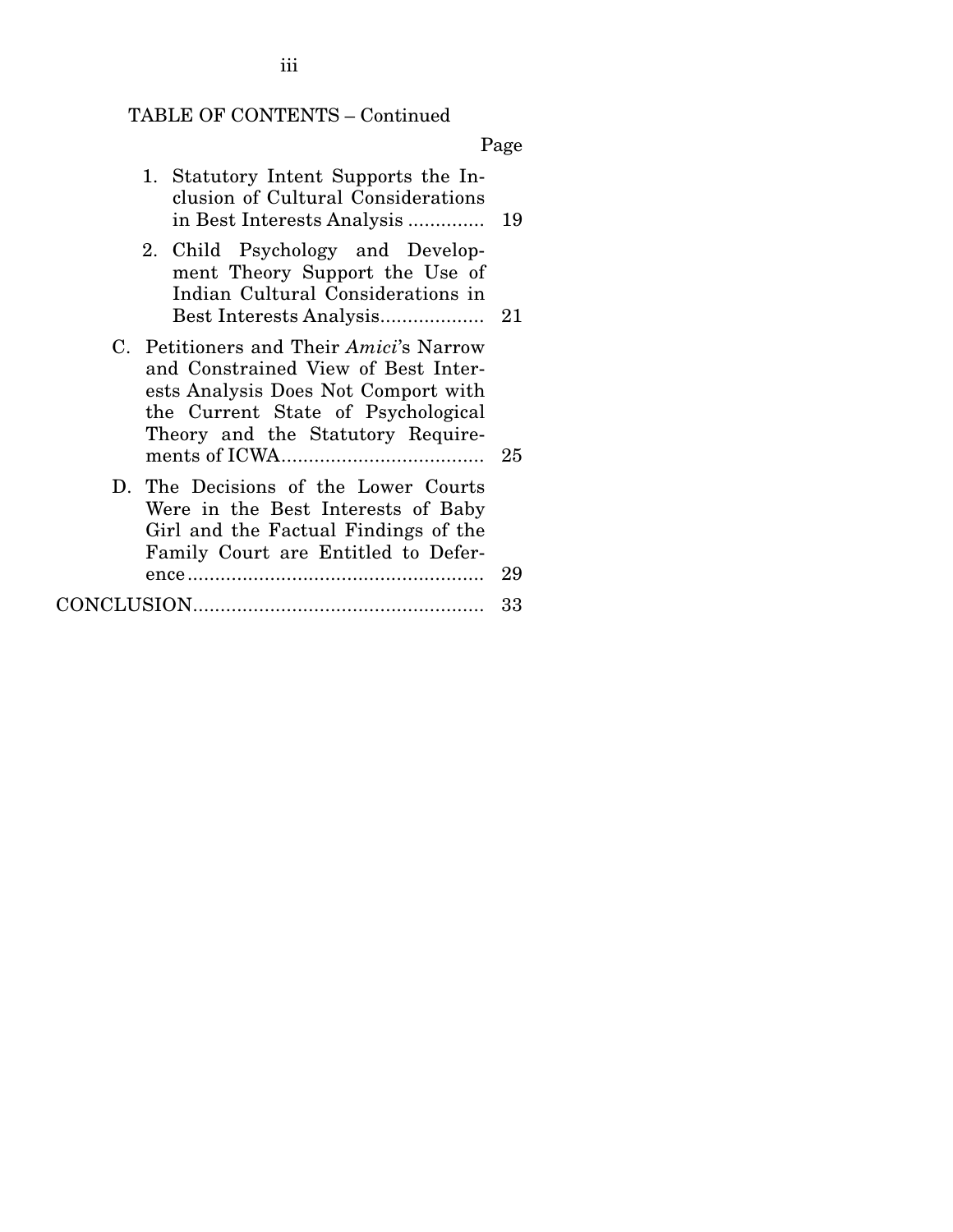# Page

## CASES:

| Adoptive Couple v. Baby Girl, 731 S.E.2d 550                                                     |
|--------------------------------------------------------------------------------------------------|
|                                                                                                  |
| Exxon Co. v. Sofec, 517 U.S. 830 (1996)32                                                        |
| Finlay v. Finlay, 148 N.E. 624 (N.Y. 1925)19                                                     |
| Goodyear Tire & Rubber Co. v. Ray-O-Vac Co.,                                                     |
| Graver Tank & Mfg. Co. v. Linde Air Products                                                     |
| Hooper v. Rockwell, 513 S.E.2d 358 (S.C. 1999)19                                                 |
| In re Adoption of Halloway, 732 P.2d 962 (Utah                                                   |
| In re Adoption of M.T.S., 489 N.W.2d 285                                                         |
| In re Adoption of T.N.F., 781 P.2d 973 (Alaska                                                   |
| In re Appeal in Pima County Juvenile Action<br>No. S-903, 635 P.2d 187 (Ariz. Ct. App. 1981)  16 |
| In re C.H., 997 P.2d 776 (Mont. 2000)18, 26                                                      |
| In re Custody of S.E.G., 521 N.W.2d 357 (Minn.                                                   |
| In re Doran, 123 S.E. 501 (S.C. 1924)19                                                          |
| In re Interest of Pawling, 679 P.2d 916 (Wash.                                                   |
| In re Mahaney, 51 P.3d 776 (Wash. 2002)19                                                        |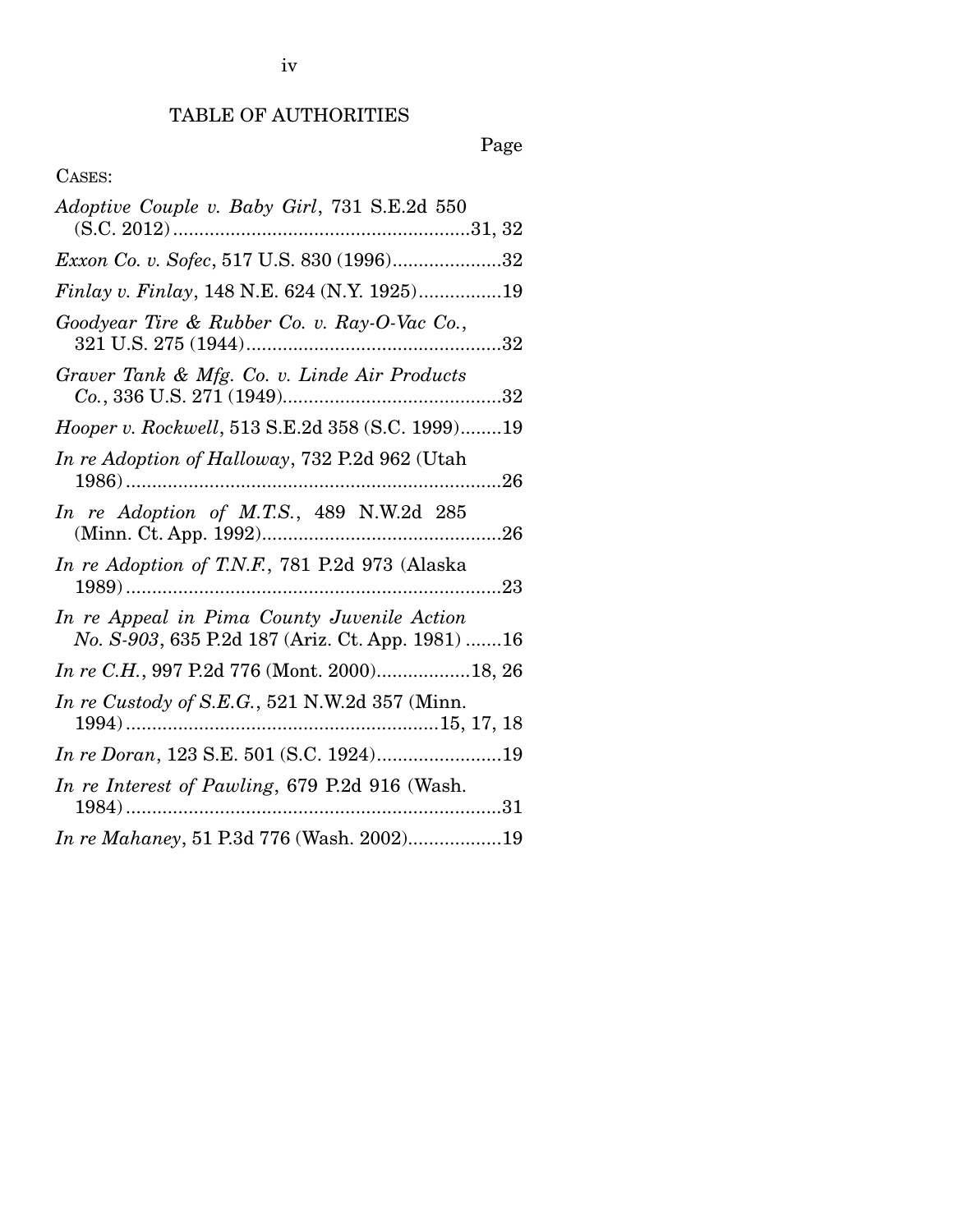| Page                                                 |
|------------------------------------------------------|
| In re Welfare of L.N.B.-L., 237 P.3d 944 (Wash.      |
| Kickapoo Tribe of Okla. v. Rader, 822 F.2d 1493      |
| Lewis v. Lewis, 709 S.E.2d 650 (S.C. 2011) 31, 32    |
| Miss. Band of Choctaw Indians v. Holyfield,          |
| Navajo Nation v. Ariz. Dep't of Econ. Sec., 284      |
| People ex rel. A.T.W.S., 899 P.2d 223 (Colo. App.    |
| Queen v. Gyngall, 2 Q.B.D. 232 (1893) 19             |
| Roman-Nose v. N.M. Dep't of Human Res., 967          |
| Smith v. Org. of Foster Families for Equality &      |
| Woodall v. Woodall, 471 S.E.2d 154 (S.C. 1996)25, 29 |
|                                                      |

### STATUTES:

| Indian Child Welfare Act of 1978, 25 U.S.C. |  |
|---------------------------------------------|--|
|                                             |  |
|                                             |  |
|                                             |  |
|                                             |  |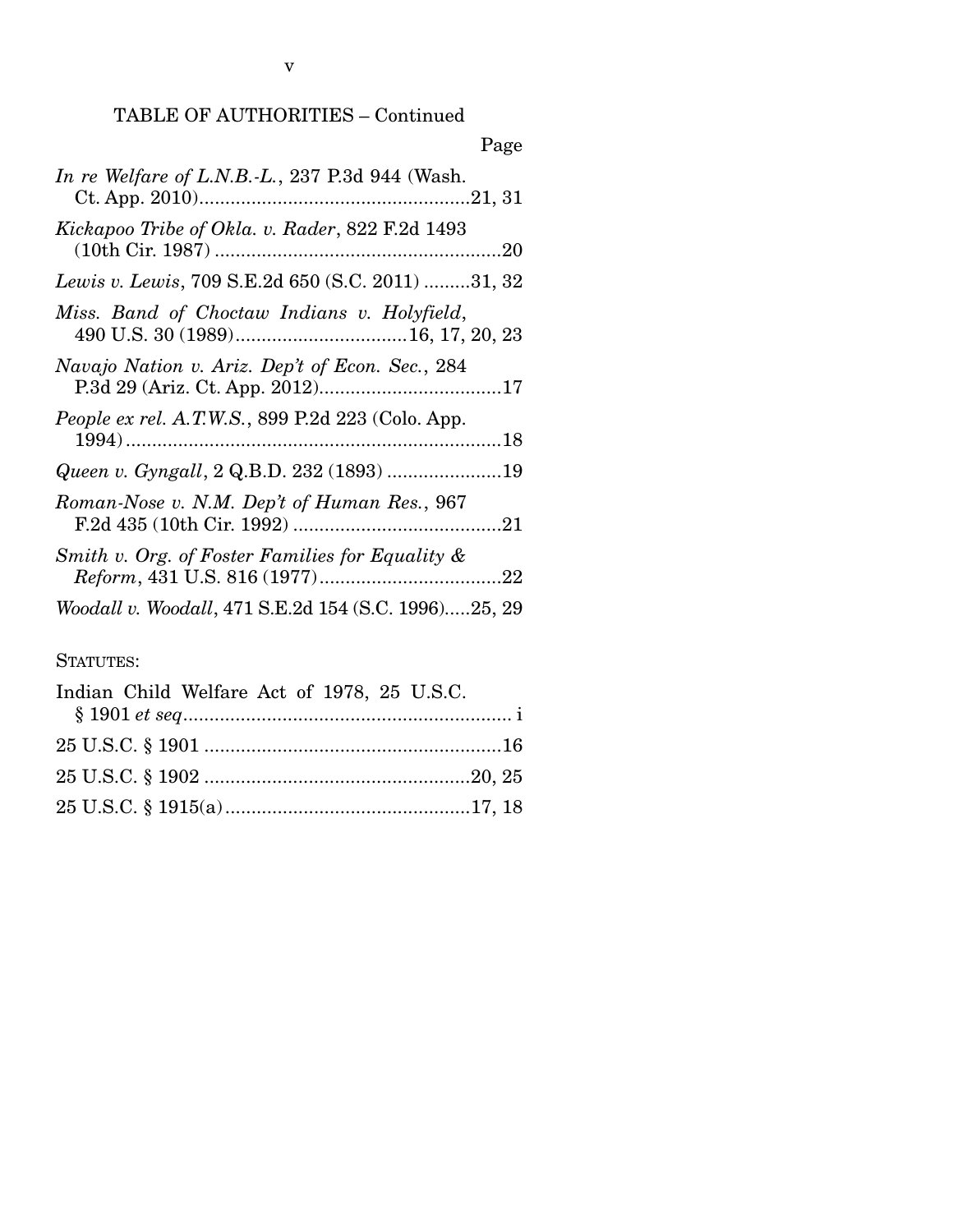Page

## MISCELLANEOUS:

| Amanda B. Westphal, Note, An Argument in<br>Favor of Abrogating the Use of the Best Inter-<br>ests of the Child Standard to Circumvent the<br>Jurisdictional Provisions of the Indian Child<br>Welfare Act in South Dakota, 49 S.D. L. Rev. |
|---------------------------------------------------------------------------------------------------------------------------------------------------------------------------------------------------------------------------------------------|
| Colman McCarthy, Reopening the Drain on<br><i>Indians' Legacy</i> , Wash. Post, July 16, 1996,                                                                                                                                              |
| David E. Arrendondo & Leonard P. Edwards,<br>Attachment, Bonding, and Reciprocal Con-<br>nectedness, J. Center for Fam., Child. & Cts.                                                                                                      |
| Eleanor Willemson & Kristen Marcel, Attach-<br>ment 101 for Attorneys: Implications for In-<br>fant Placement Decisions, 36 Santa Clara L.                                                                                                  |
| From Neurons to Neighborhoods: The Science<br>of Early Childhood Development (Jack P.<br>Shonkoff & Deborah A. Phillips, eds., 200010                                                                                                       |
| H.R. Rep. No. 1386, 95th Cong., 2d Sess. (1978)20                                                                                                                                                                                           |
| Indian Child Welfare Act of 1977: Hearing on<br>S. 1214 Before the S. Select Comm. on Indian                                                                                                                                                |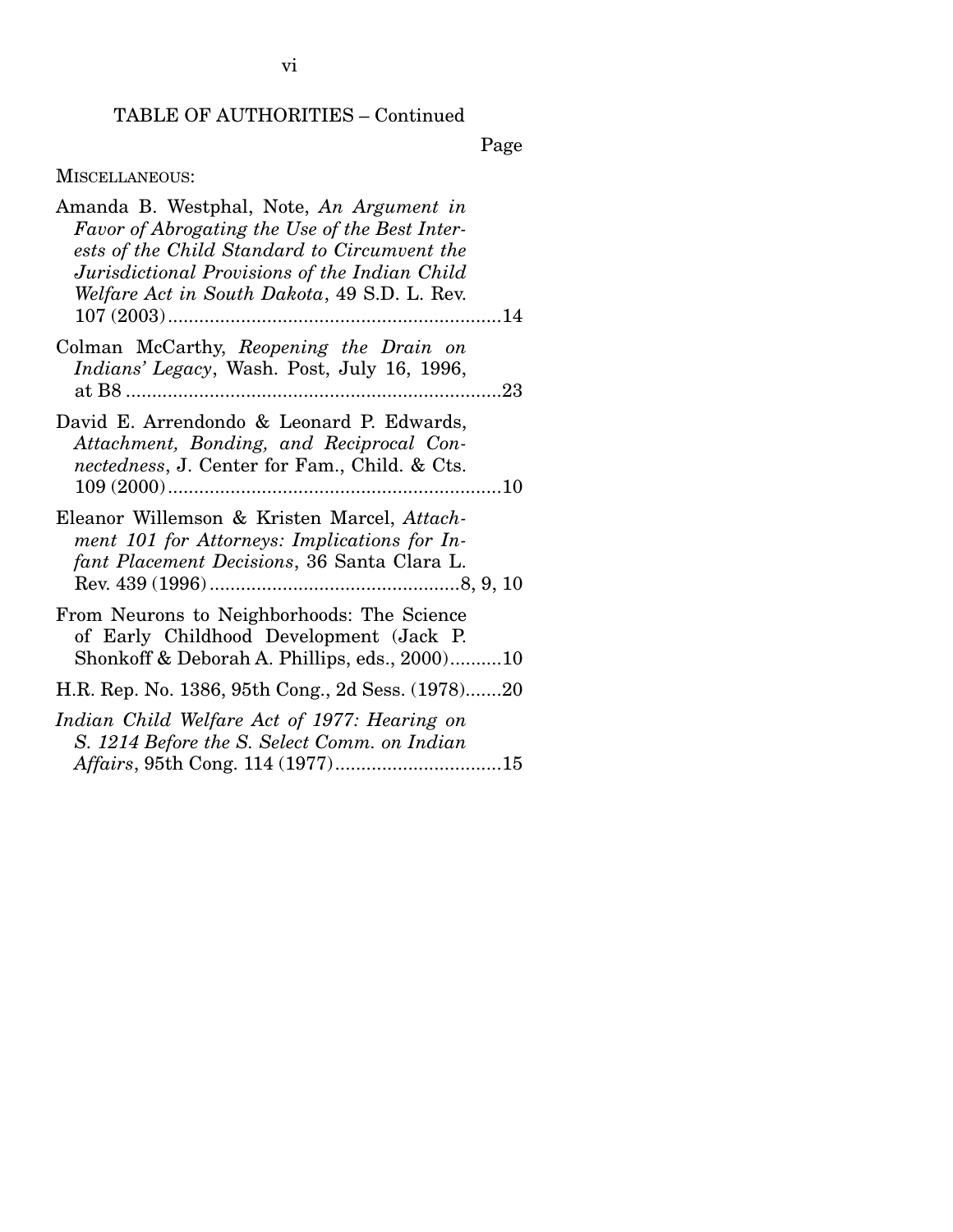Page

| Indian Child Welfare Act of 1977: Hearing on<br>S. 1214 Before the Subcomm. on Indian Af-<br>fairs and Public Lands of the H. Comm. on<br>Interior and Insular Affairs, 95th Cong. 191<br>16                                              |
|-------------------------------------------------------------------------------------------------------------------------------------------------------------------------------------------------------------------------------------------|
| Inge Brethernton, The Origins of Attachment<br>Theory: John Bowlby and Mary Ainsworth,                                                                                                                                                    |
| Jean Mercer, Child Custody, Attachment Theo-<br>ry, and an Attachment Measure: The Science<br>Remains Limited, 7 Sci. Rev. Mental Health                                                                                                  |
| Jeanne Louise Carriere, Representing the<br>Native American: Culture, Jurisdiction, and<br>the Indian Child Welfare Act, 79 Iowa L. Rev.                                                                                                  |
| Jennifer Nutt Carleton, The Indian Child<br>Welfare Act: A Study in the Codification of<br>the Ethnic Best Interests of the Child, 81                                                                                                     |
| Joan B. Kelly, The Determination of Child<br>Custody, 4 Child. & Divorce 121 (1994)6, 7                                                                                                                                                   |
| Judy C. Pearson & Jeffrey T. Child, A Cross-<br>Cultural Comparison of Parental and Peer<br>Attachment Styles among Adult Children<br>from the United States, Puerto Rico, and In-<br>$dia$ , 36 J. Intercultural Comm. Res. 15 (2007) 27 |

vii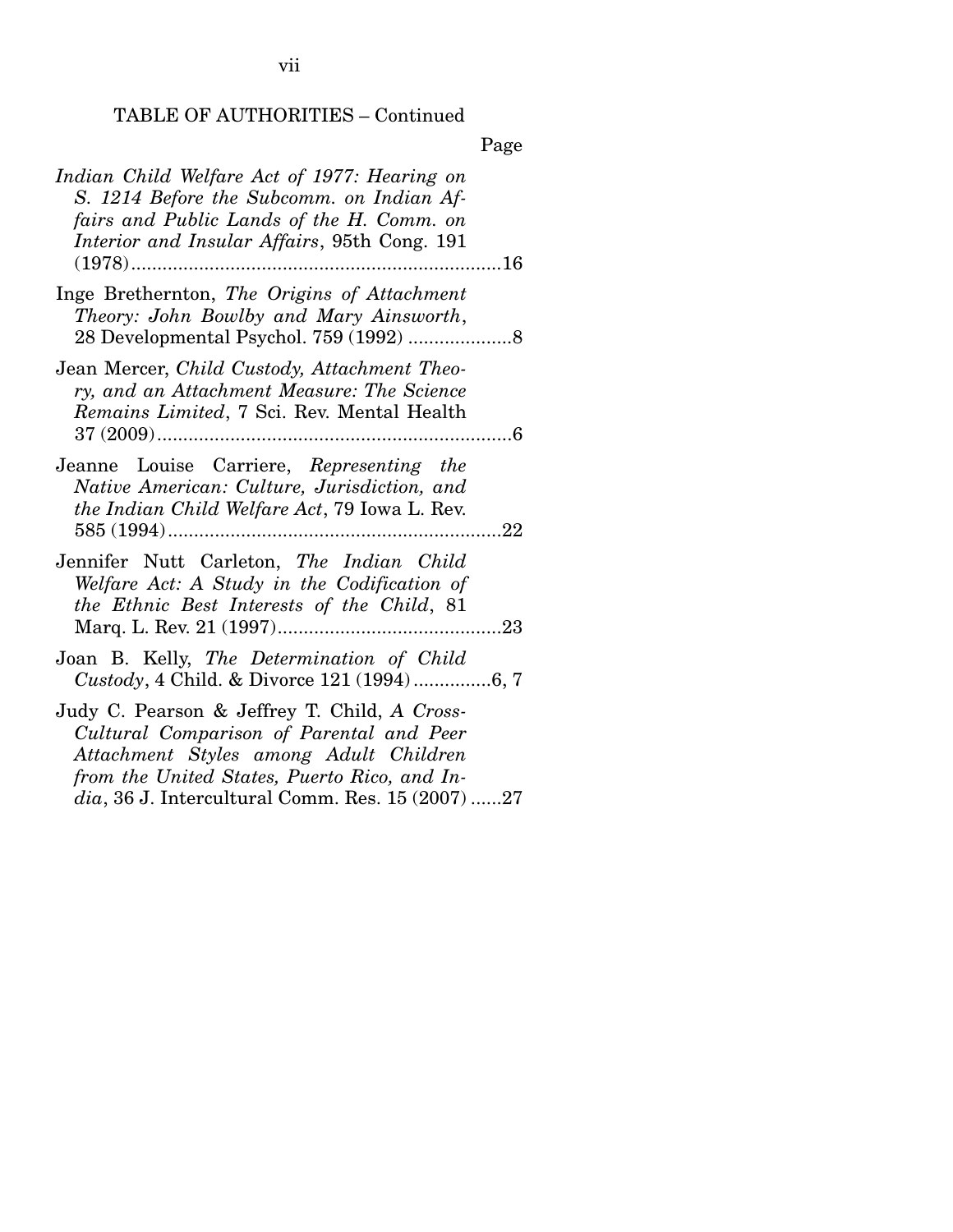viii

## TABLE OF AUTHORITIES – Continued

| Lynn Klicker Uthe, The Best Interests of Indian<br>Children in Minnesota, 17 Am. Indian. L.                                                                                         |
|-------------------------------------------------------------------------------------------------------------------------------------------------------------------------------------|
| Margaret Howard, Transracial Adoption:<br>Analysis of the Best Interest Standard, 59                                                                                                |
| Nicola Atwool, Attachment and Resilience:<br>Implications for Children in Care, 4 Child                                                                                             |
| Patrice Kunesh-Hartman, Comment, The<br>Indian Child Welfare Act of 1978: Protecting<br><i>Essential Tribal Interests, 60 U. Colo. L. Rev.</i>                                      |
| Raymond Neckoway et al., Is Attachment<br>Theory Consistent with Aboriginal Parenting<br><i>Realities?</i> , 3 First Peoples Child & Fam. Rev.                                      |
| Robert J. McCarthy, The Indian Child Welfare<br>Act: In the Best Interests of the Child and<br><i>Tribe</i> , 27 Clearinghouse Rev. 864 (1993)13, 24                                |
| Robert Marvin et al., The Circle of Security<br>Project - An Attachment-based Intervention<br>with Caregiver – Pre-school Child Dyads, 4<br>Attachment and Hum. Dev. 107 (2002)8, 9 |
| Ronald S. Fischer, Protecting American Indian<br>Children, 25 Soc. Work 341 (1980)22                                                                                                |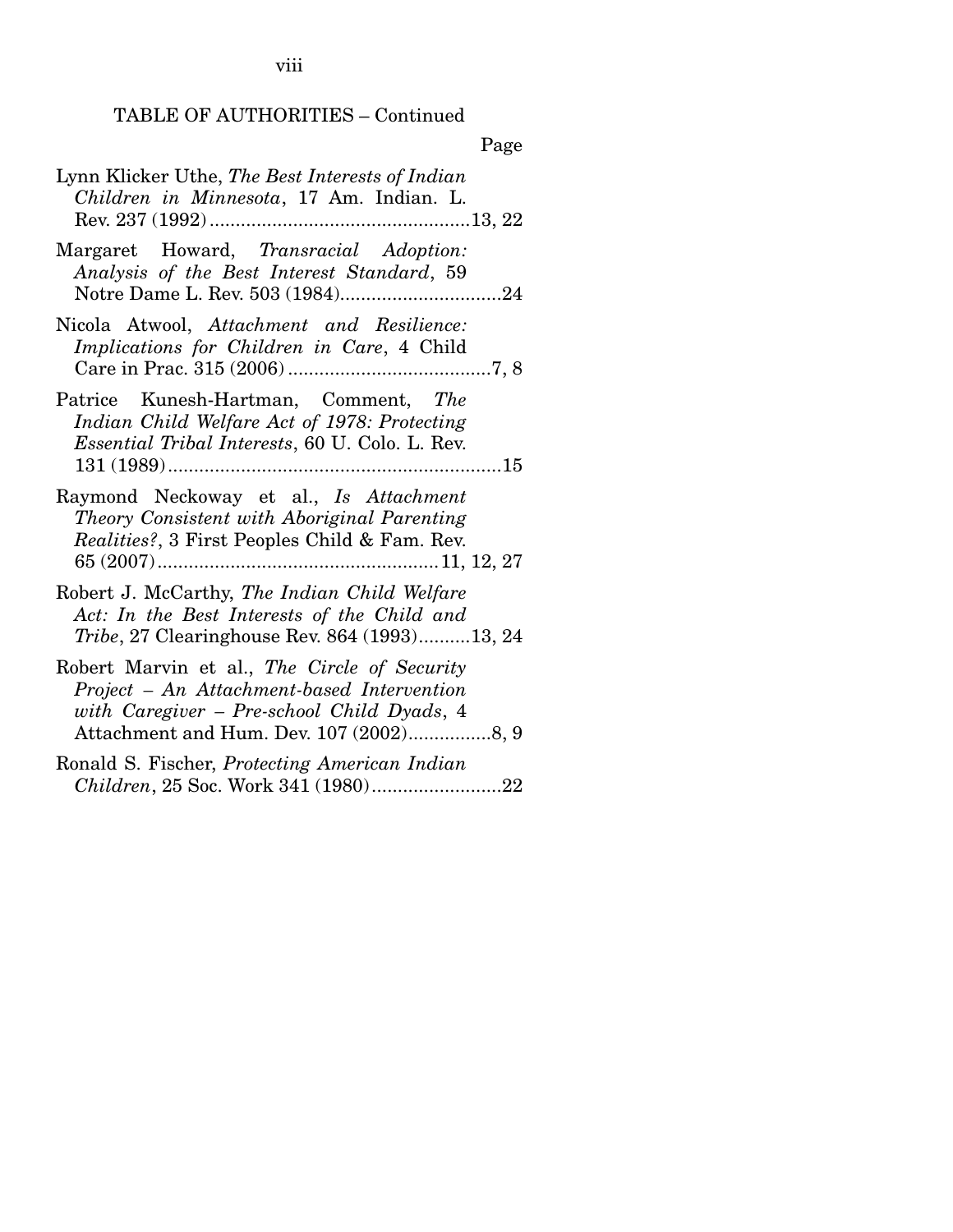Page

| Soo See Yeo, Bonding and Attachment of Aus- |
|---------------------------------------------|
| tralian Aboriginal Children, 12 Child Abuse |
|                                             |
| T.D. LaFromboise et al., Family, Community, |
| and School Influences on Resilience Among   |
| American Indian Adolescents in the Upper    |
| Midwest, 34 J. Community Psychol. 193       |

(2006) ....................................................................... 24

ix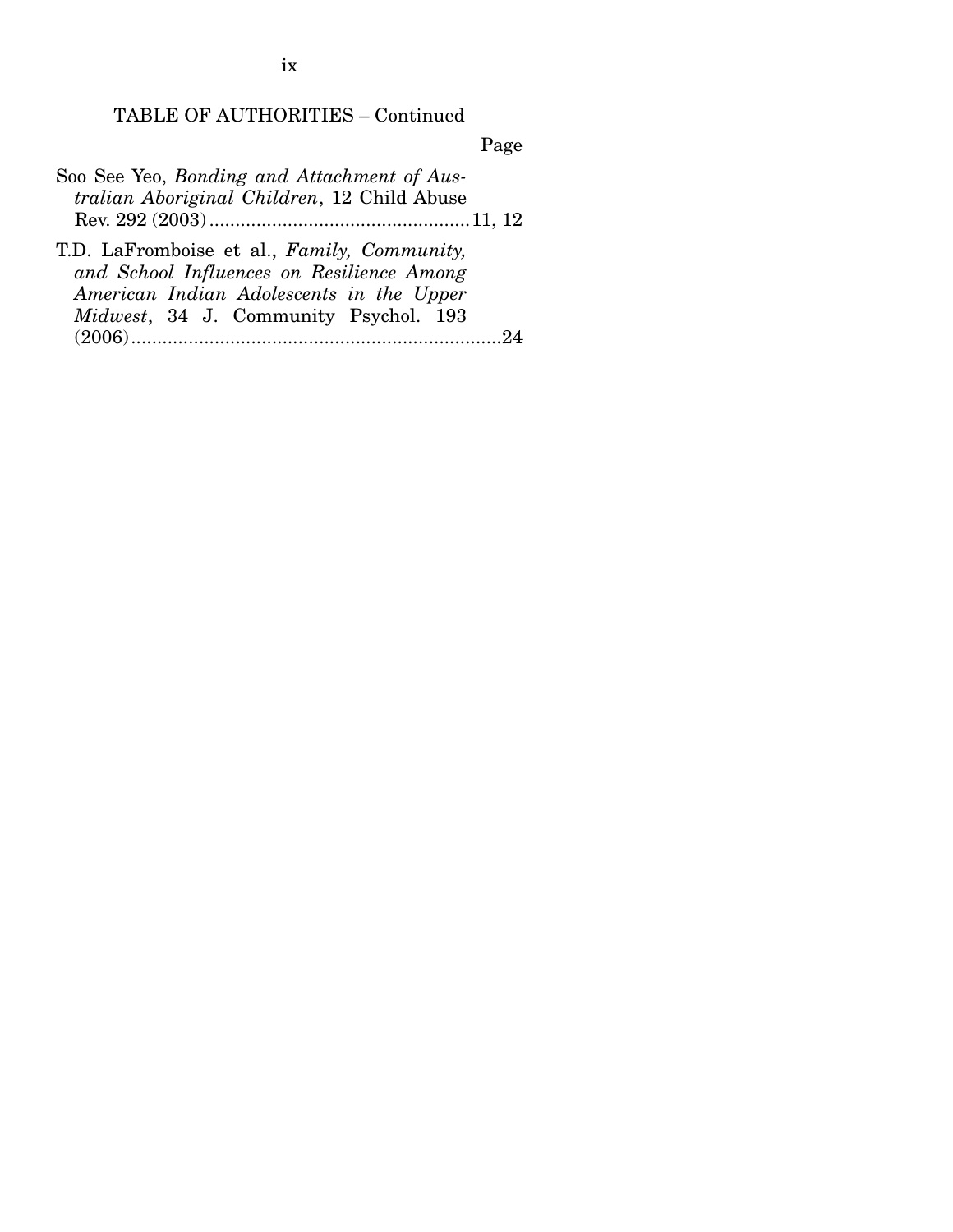*Amici* are associations of psychologists that have an abiding interest in having courts apply the most current and objective psychological theory and practice in formulating court decisions.<sup>1</sup> This role is particularly important in applying ICWA appropriately, both to take into account the current state of psychological theory on the best interests of the child and to apply the preferences for adoption and custody proceedings set forth in ICWA. These preferences are congruent with current theory that an appropriate application of best interests theory must take into account an expanded view of cultural aspects of child development, which is particularly important in Indian proceedings, as required by ICWA.

*Amicus* National Latina/o Psychological Association ("NLPA") was re-established in 2002 to create and sustain a supportive professional community that advances the psychological education and training, science, practice and organizational change to enhance the health, mental health, and well-being of Hispanic and Latina/o populations in the United States. The membership of the NLPA is made up of

<sup>1</sup> Pursuant to Supreme Court Rule 37.3(a), *amici curiae* state that all parties have filed blanket consents to the filing of amicus briefs in this case. Pursuant to Supreme Court Rule 37.6, *amici curiae* state that no counsel for the parties in this case authored this brief in whole or in part. No person or entity other than *amici curiae* or its counsel made a monetary contribution to the preparation or submission of this brief.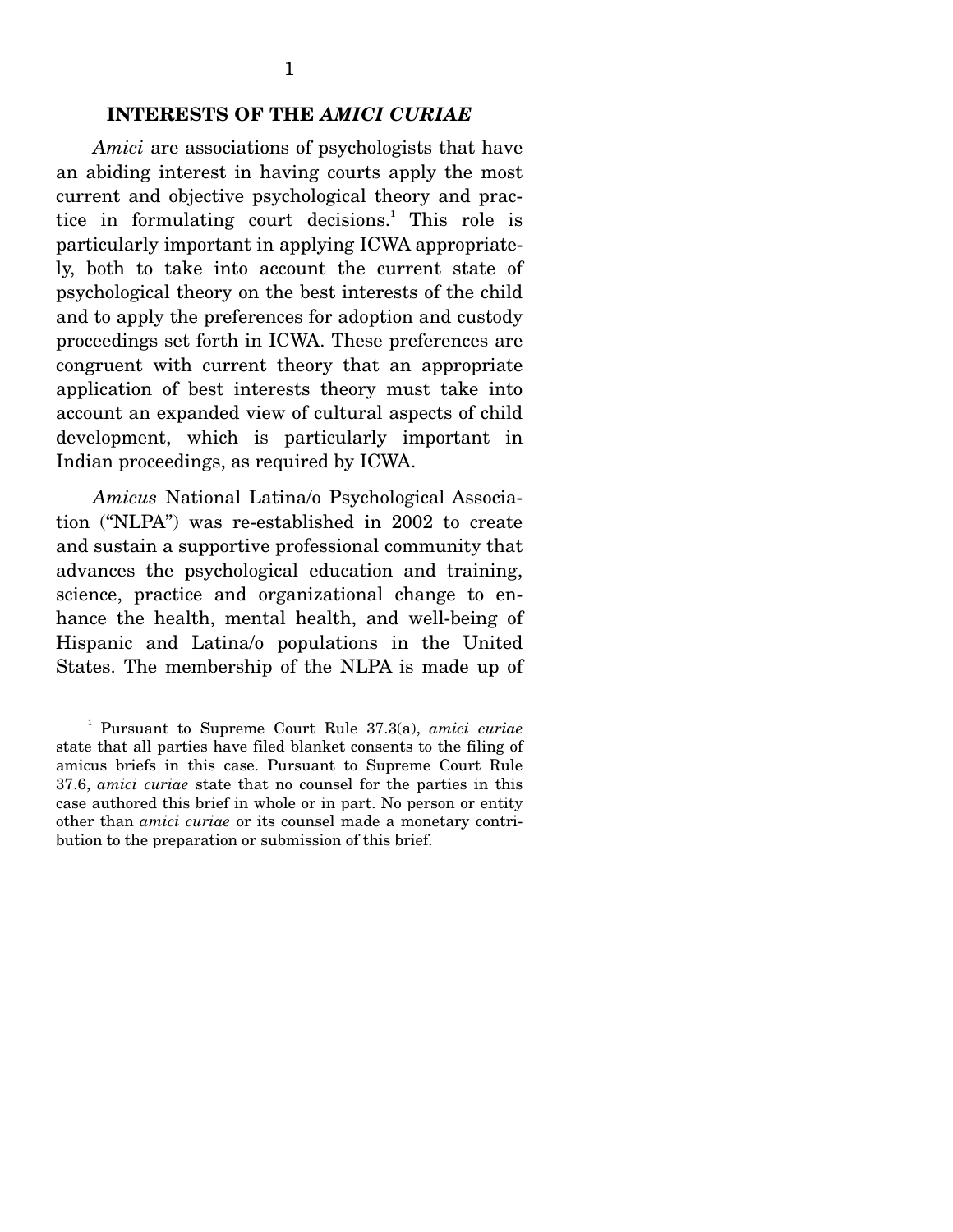students, researchers, and practitioners who work to improve the amount and availability of psychological research and information and to grow the base of psychology professionals equipped to serve the Latina/o population.

*Amicus* Asian-American Psychological Association ("AAPA") was founded in December 1972 by a group of Asian-American psychologists and other mental health professionals. The AAPA is vitally interested in Asian-American psychology and mental health issues, in the training and education of Asian-American mental health professionals, and in collaborating and networking with peers. Today, the AAPA has over 600 members, who are psychologists, psychology students, master's-level practitioners and others interested in Asian-American research and practice.

*Amicus* Association of Black Psychologists ("ABP") was founded in 1968 by a number of black psychologists from across the country. They united to actively address the serious problems facing black psychologists and the larger black community. The ABP is organized to promote and advance the profession of African psychology, influence and effect social change, and develop programs whereby black psychologists can assist in solving problems of black communities and other ethnic groups. The ABP has grown from a handful of concerned professionals into an independent organization of over 1400 members.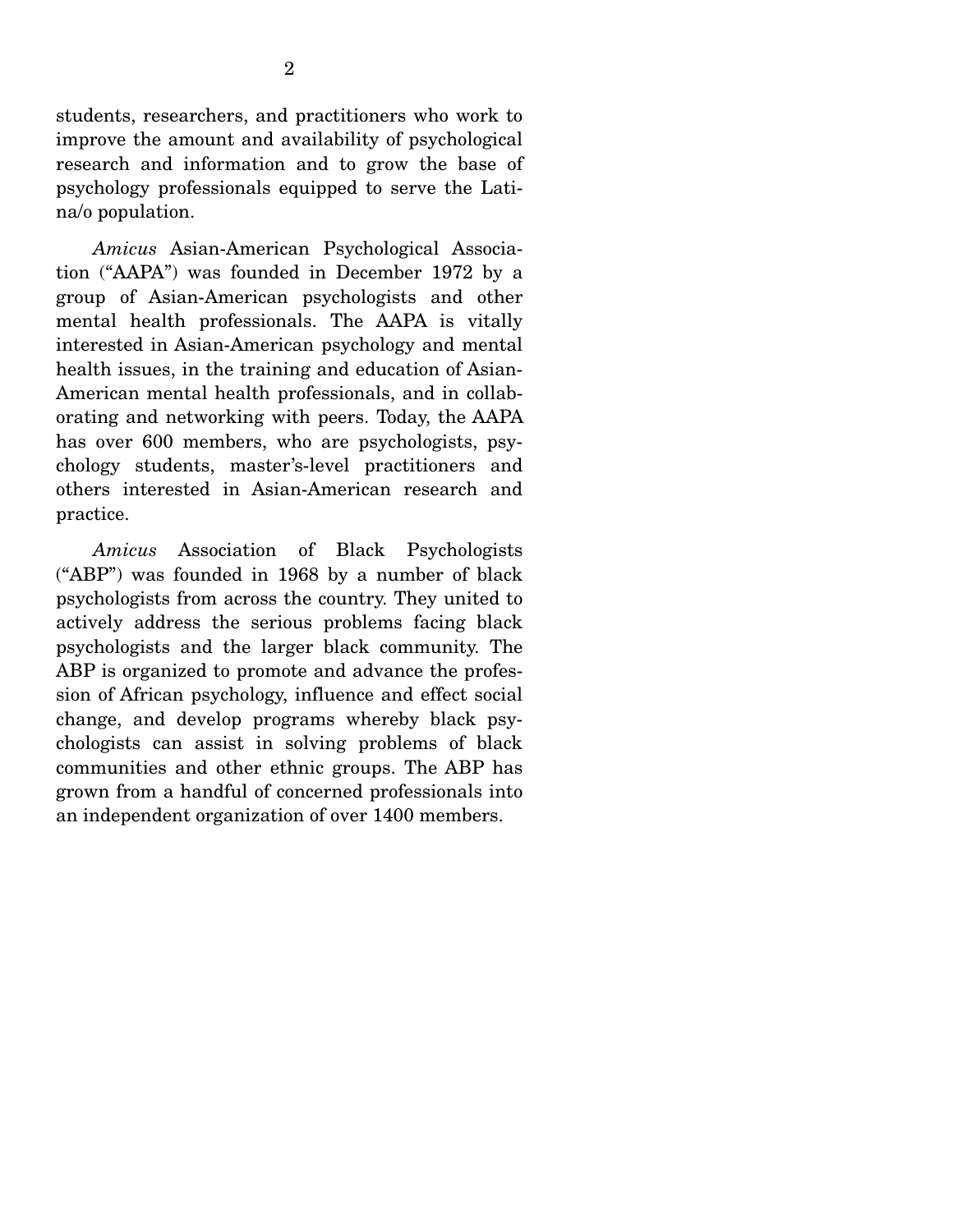*Amicus* Society of Indian Psychologists ("Society") is an organization for Native American people to advocate for the mental well-being of Native peoples by increasing the knowledge and awareness of issues affecting Native mental health. The Society works to support a community of professionals, researchers, and students who seek to share ideas and disseminate knowledge and new information relevant to Native people.

#### --------------------------------- ---------------------------------

#### **SUMMARY OF ARGUMENT**

 Section I traces the historical development of adoption and the best interest theory. The best interest method currently used to determine child custody allows the court to weigh a number of factors at its discretion. The means utilized by the court to determine child custody is therefore continuously evolving, accounting for changes in societal norms and individual circumstances encountered. As a result, judges have looked for concrete information to balance the subjective nature of the evaluation.

 The use of psychological research and evidence has recently increased in popularity, allowing the court to supplement the discretionary nature of custody determinations with objective data. Attachment Theory, a now commonly used model describing the relationship with a child and its caregivers, provides that a child forms secure attachments to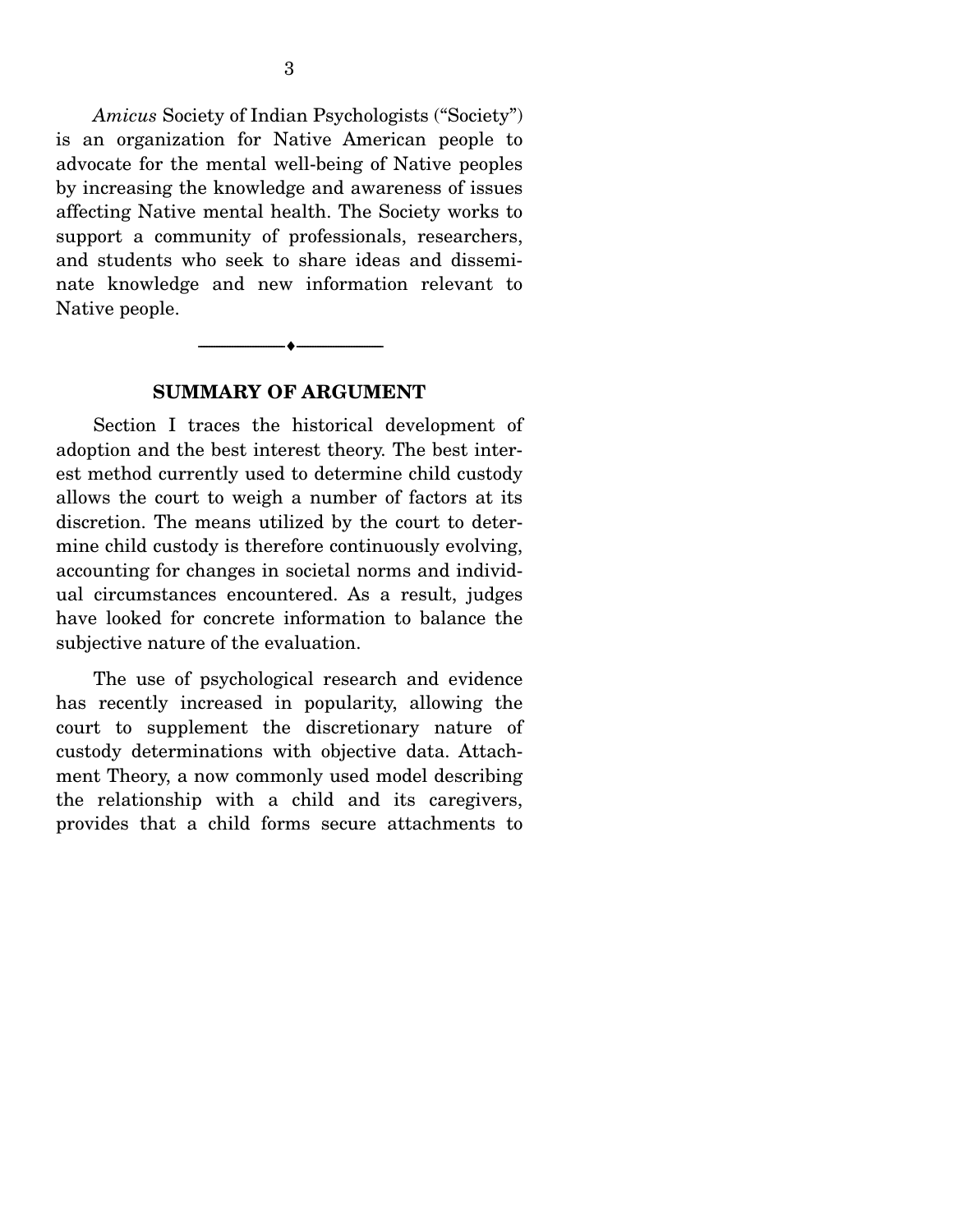caregivers during the first four to five years of life. Studies in the area have concluded that children are capable of and desire to form multiple bonds with adults.

 Cultural considerations must also be considered in conjunction with Attachment Theory, as the concept was developed for applicability to Western society and does not encompass the customs and traditions pertinent to an Indian child. The strong sense of community, shared spiritual values and large family units are unique aspects of Indian culture that cannot be ignored when determining the best placement of the child. Further, placement of an Indian child into a non-Indian family can have harmful repercussions that can be avoided by allowing the child to remain with Birth Father and develop a healthy cultural identity within the Indian community.

 Section II discusses how these current concepts inform the policy determinations made by Congress in its fundamental determination in ICWA that an Indian child's best interest is to protect the child's relationship to the tribe. The statutory preferences of ICWA are presumptively in the best interests of the child. The legislative record of ICWA signals congressional intent that Indian children remain in the Indian culture. As a result, this Court need not engage in the subjective weighing of factors that motivated the passage of ICWA.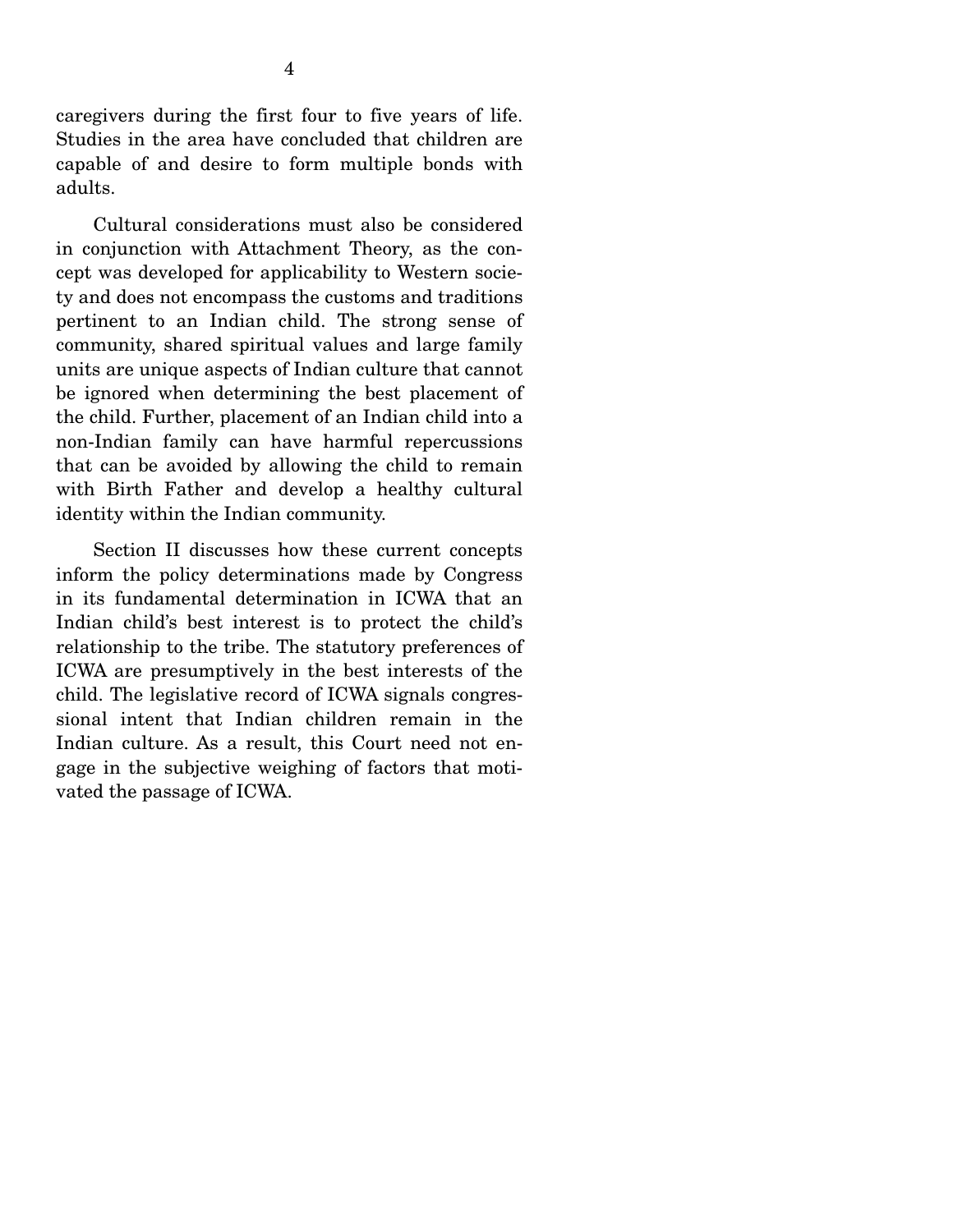Cultural considerations are crucial to the best interests analysis under ICWA. The plain language of ICWA reveals that the "cultural and social standards" of Indian families are to be considered in Indian child custody determinations. This approach comports with prevailing psychological research, which demonstrates that raising Indian children outside of Indian homes risks severe developmental problems that can be avoided by recognizing the importance of cultural considerations.

 Finally, Birth Father is a dedicated father, served honorably in the United States Armed Forces and by all accounts is devoted to the well-being of Baby Girl. Despite Petitioners' attempts to disparage Birth Father, the lower courts properly found that Baby Girl's interests would be best served by Birth Father. The factual findings of the South Carolina family court judge, who was best placed to assess the credibility of the evidence, warrant deference.

#### **ARGUMENT**

--------------------------------- ---------------------------------

### **I. Psychological Considerations Must be Appropriately Evaluated to Successfully Determine Custody of a Child.**

 The methods that courts have used to determine custody of young children have drastically changed over the last 200 years. Throughout the nineteenth century in the United States, property laws dictated the custody of minor children and therefore all rights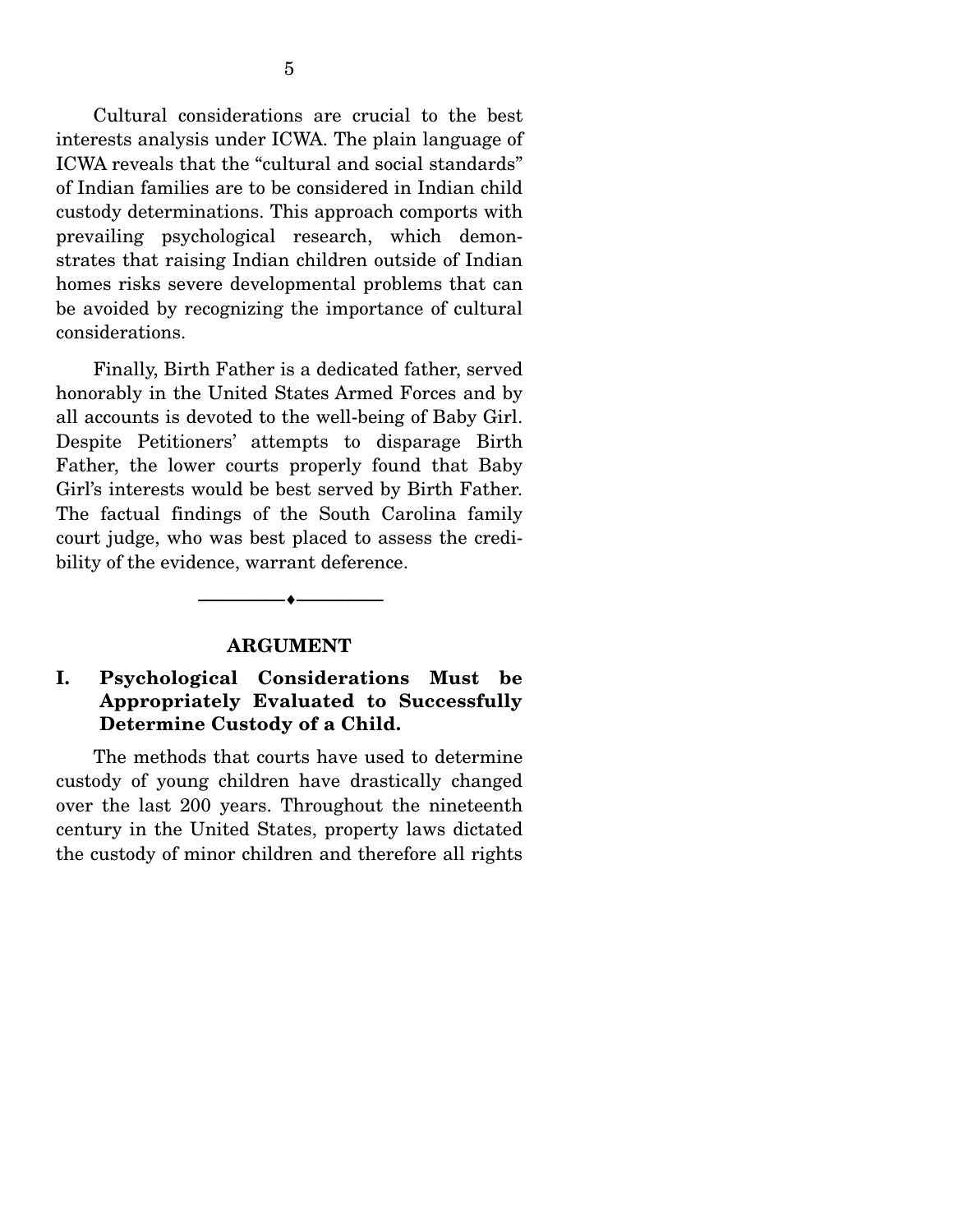were granted to the father following divorce or separation. *See* Jean Mercer, *Child Custody, Attachment Theory, and an Attachment Measure: The Science Remains Limited*, 7 Sci. Rev. Mental Health 37 (2009). The beginning of the twentieth century saw an emergence of the "Tender Years Doctrine," a theory grounded in the idea that mothers were better-suited than fathers to be caregivers. *Id.* The maternal preference was deeply ingrained in both statutes and case law and was only challenged by the dramatic rise in divorce rates beginning in the 1960s. Joan B. Kelly, *The Determination of Child Custody*, 4 Child. & Divorce 121 (1994). "Spurred on [by] fathers' claims of sex discrimination in custody decisions, constitutional concerns for equal protection, the feminist movement, and the entry of large numbers of women into the work force, which weakened the concept of a primary maternal caretaker, most states abandoned the maternal presumption by the mid 1970's." *Id.* The Uniform Marriage and Divorce Act enacted in 1970 was widely adopted by states during the same decade and, for the first time, based a custody determination on the needs and interests of the child. *Id.*

 The new standard, however, was not without flaws. The introduction of subjective psychological factors to determine child custody rather than clearly stated laws forced judges to weigh and make determinations based on scientific information. *Id.* at 129. Though the manner by which courts have applied the best interest standard has changed since the concept's inception, the difficulty of applying vague and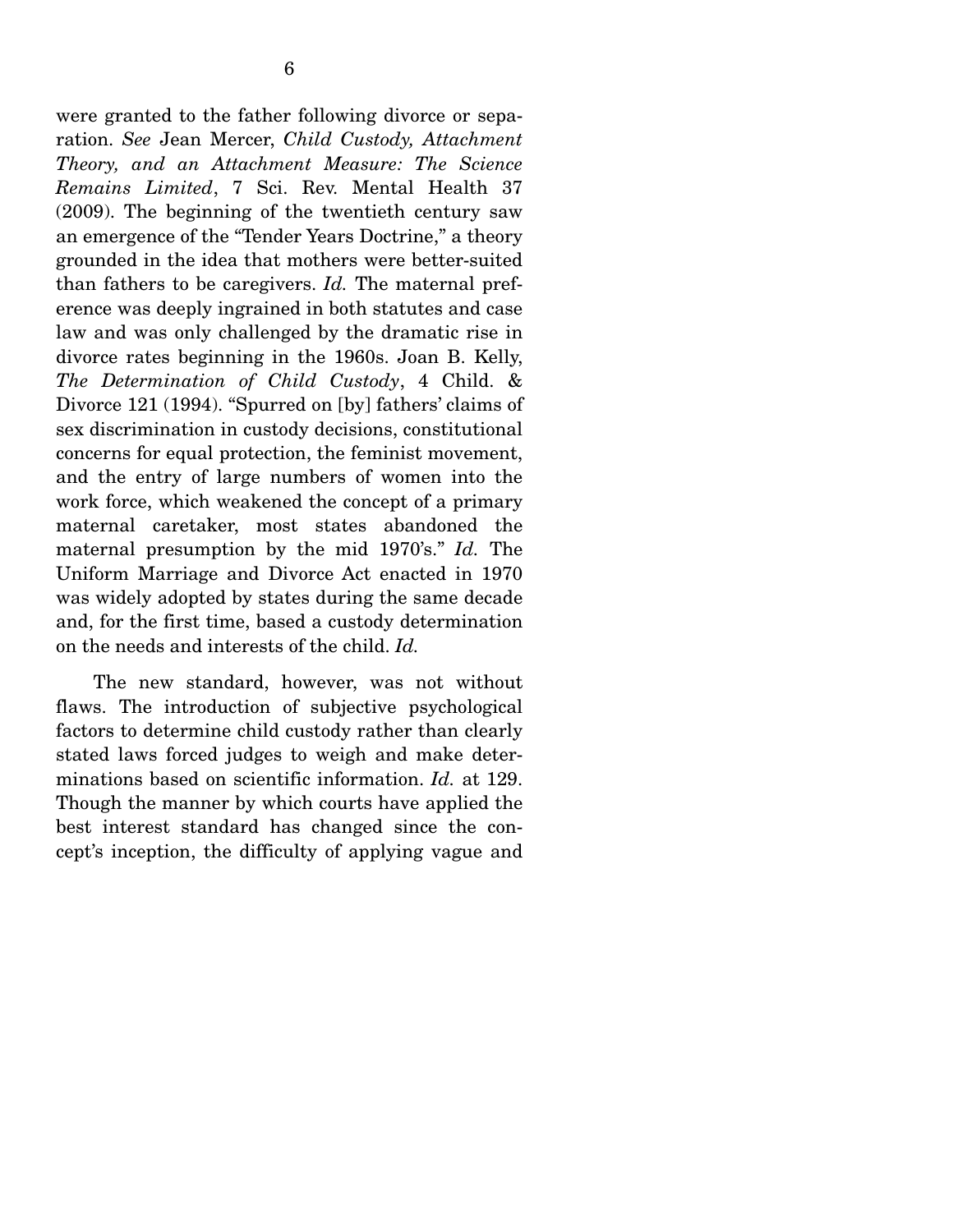discretionary standards to difficult situations remains. *Id.* As a result, and due to the nature of our judicial system, courts have relied heavily on precedent, leaving little room for further evolution and development of the factors applied.

 Attachment Theory, a concept derived from studies of orphans following World War I, has gained considerable popularity over the last twenty years as an important factor when determining child placement. Nicola Atwool, *Attachment and Resilience: Implications for Children in Care*, 4 Child Care in Prac. 315, 316 (2006). However, similar to the legal evolution that has occurred regarding the standard to determine child custody, further research and better understanding of childhood development has expanded Attachment Theory and finely tuned the concepts first published almost a century ago. A once-narrow view of childhood development, Attachment Theory has become a complex explanation of development and experience. Unfortunately, and as repeatedly exemplified in the briefs filed in support of Petitioner, Attachment Theory is commonly mislabeled or oversimplified by the term "bonding" and fails to account for the full spectrum of relationships that can form effective bonds.

## **A. Modern Developments in Attachment Theory Support Baby Girl's Placement with Birth Father.**

 Attachment Theory was originally developed by John Bowlby and Mary Ainsworth during the early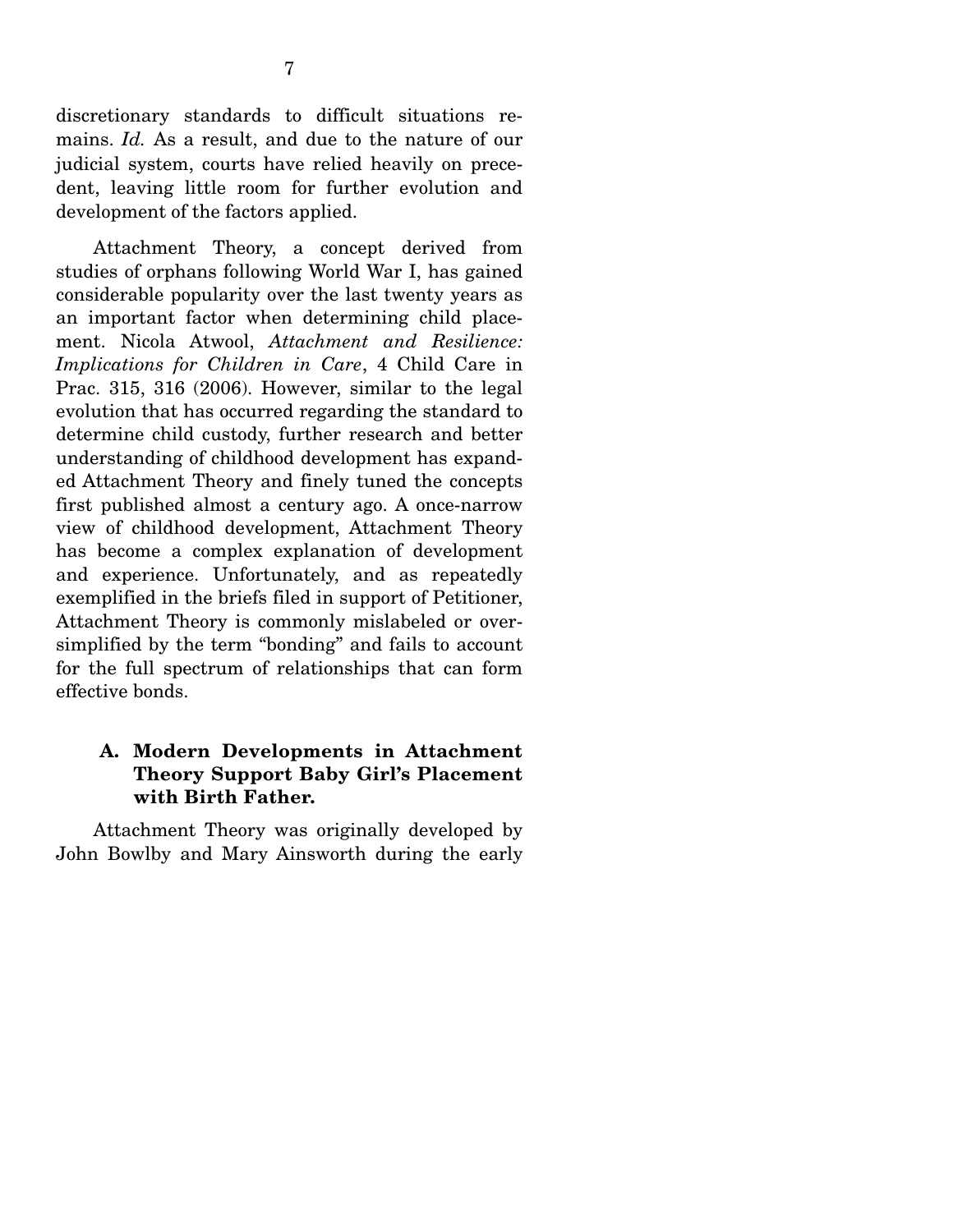twentieth century. Inge Brethernton, *The Origins of Attachment Theory: John Bowlby and Mary Ainsworth*, 28 Developmental Psychol. 759 (1992). The theory focuses on the ability of a young child to develop attachments to a very few special adults who are willing and capable of caring for the child. Initial experiments were carried out by the founders, exposing young children to various situations that tested the relationship between the child and caregiver and measured their emotional reactions. Atwool, *supra*, at 316. The results of initial experiments revealed that a figure of attachment played a significant role in managing the infant's anxiety. *Id.* The secure attachment achieved between the child and caregiver then creates a strong base for future relationships and allows a toddler to move toward successful independence. Eleanor Willemson & Kristen Marcel, *Attachment 101 for Attorneys: Implications for Infant Placement Decisions*, 36 Santa Clara L. Rev. 439, 440 (1996).

 While the initial observations and experiments conducted by Bowlby and Ainsworth were completed during the first year of life, research has expanded to demonstrate that "the preschool period, between the ages of about eighteen or twenty months and about five years, is an especially important period in the development of children's attachment relationships, and their relationship skills generally." Robert Marvin et al., *The Circle of Security Project – An Attachment-based Intervention with Caregiver – Pre-School Child Dyads*, 4 Attachment & Hum. Dev. 107,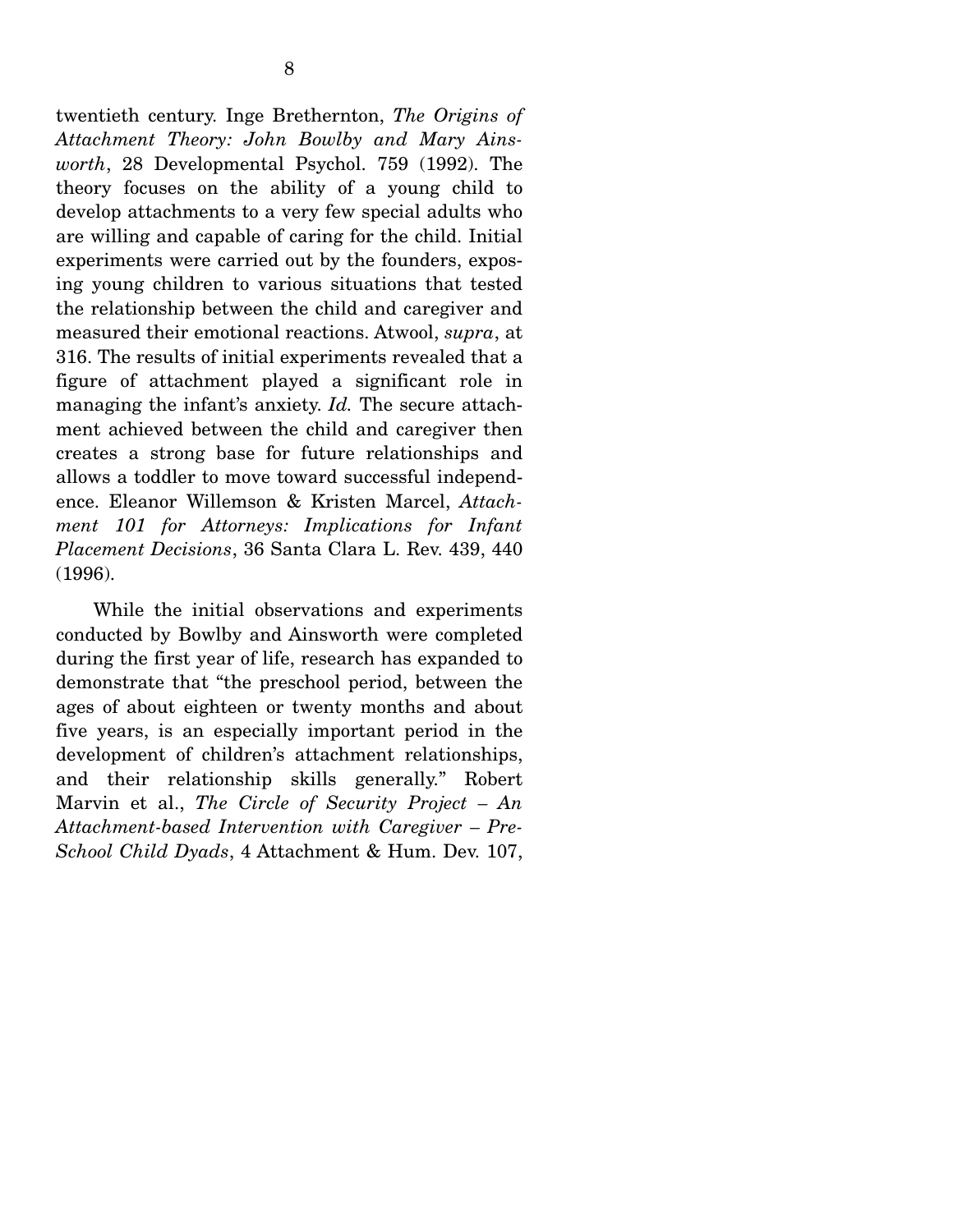108 (2002). Following infancy, a child has the ability to internally recognize and organize the people to whom they have become attached. *Id.* The first three years of a child's development, while forming an important foundation, do not include all aspects of secure attachment. Willemsen & Marcel, *supra*, at 456-57. During the ages of three through five, significant cognitive development occurs and provides for the acquisition of language skills, expanded social relations and verbal communication that are affected and advanced by a child's secure attachment. *Id.*

 These new developments are extremely relevant to the case at hand. The Petitioners and their *amici* have argued that the secure attachment of the Baby Girl was broken at 27 months, and that "physical health, cognition, social skills and emotional competence can all face long term detriment when attachment is broken." National Council for Adoption Br. 13. The assumptions made are ill-founded, based on a narrow view of attachment and fail to address the continuing development of a child's cognitive abilities that occurs after the age the child was placed with the Birth Father. Based on the above research, current psychological theory supports the view that significant attachments can and do take place from one to five years, well within the time that Baby Girl was placed with Birth Father.

 The Petitioners and their *amici* also repeatedly assert that the interaction with a caregiver can form an attachment whether that caregiver is connected to the child by legal or biological ties. National Council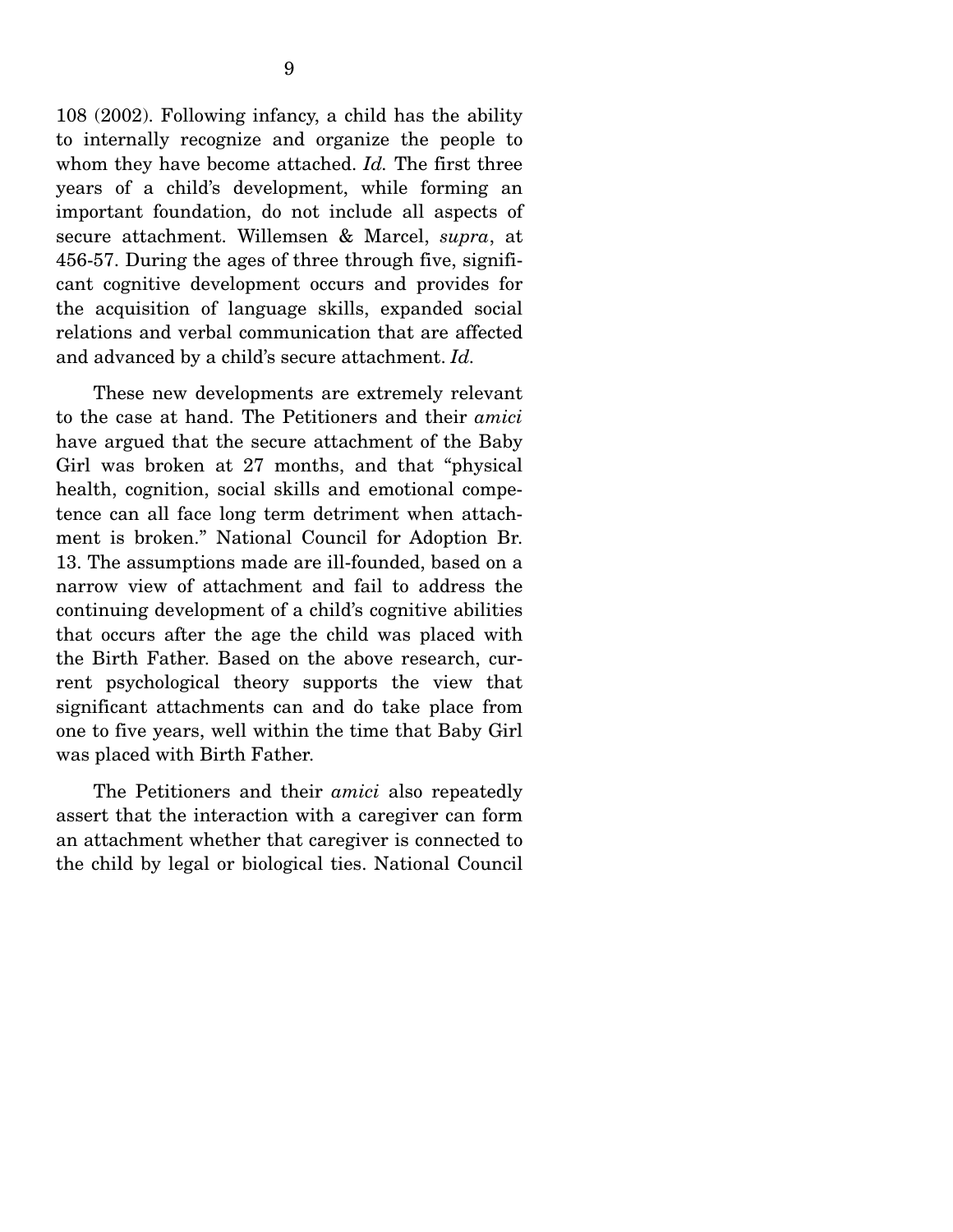for Adoption Br. 12. While this may be true, the claim does not address the true concept of attachment or consider a child's development outside of bonding with a single caregiver. Scientific evidence has shown that "all primates are born with an instinctive desire to form bonds with available adults." David E. Arrendondo & Leonard P. Edwards, *Attachment, Bonding, and Reciprocal Connectedness*, J. Center for Fam., Child. & Cts. 109, 111 (2000). The desire for such bonding to occur does not depend on the particular adult or behavior of that adult, but is a result of the child's genetic makeup. "It is clearly understood that children can, do and should have relationships with more than one caregiver or sets of caregivers." *Id.* at 110; *see also* Willemsen and Marcel, *supra*, at 468. Further, research shows that children afforded responsive, consistent care recover well from any temporary loss of attachment. *See generally* From Neurons to Neighborhoods: The Science of Early Childhood Development (Jack P. Shonkoff & Deborah A. Phillips, eds., 2000) (discussing how children provided with good care can fully develop new attachments). The Petitioners' view again fails to account for the larger environment in which caregivers and children interact and prevailing research on the ability of children to develop new attachment relationships.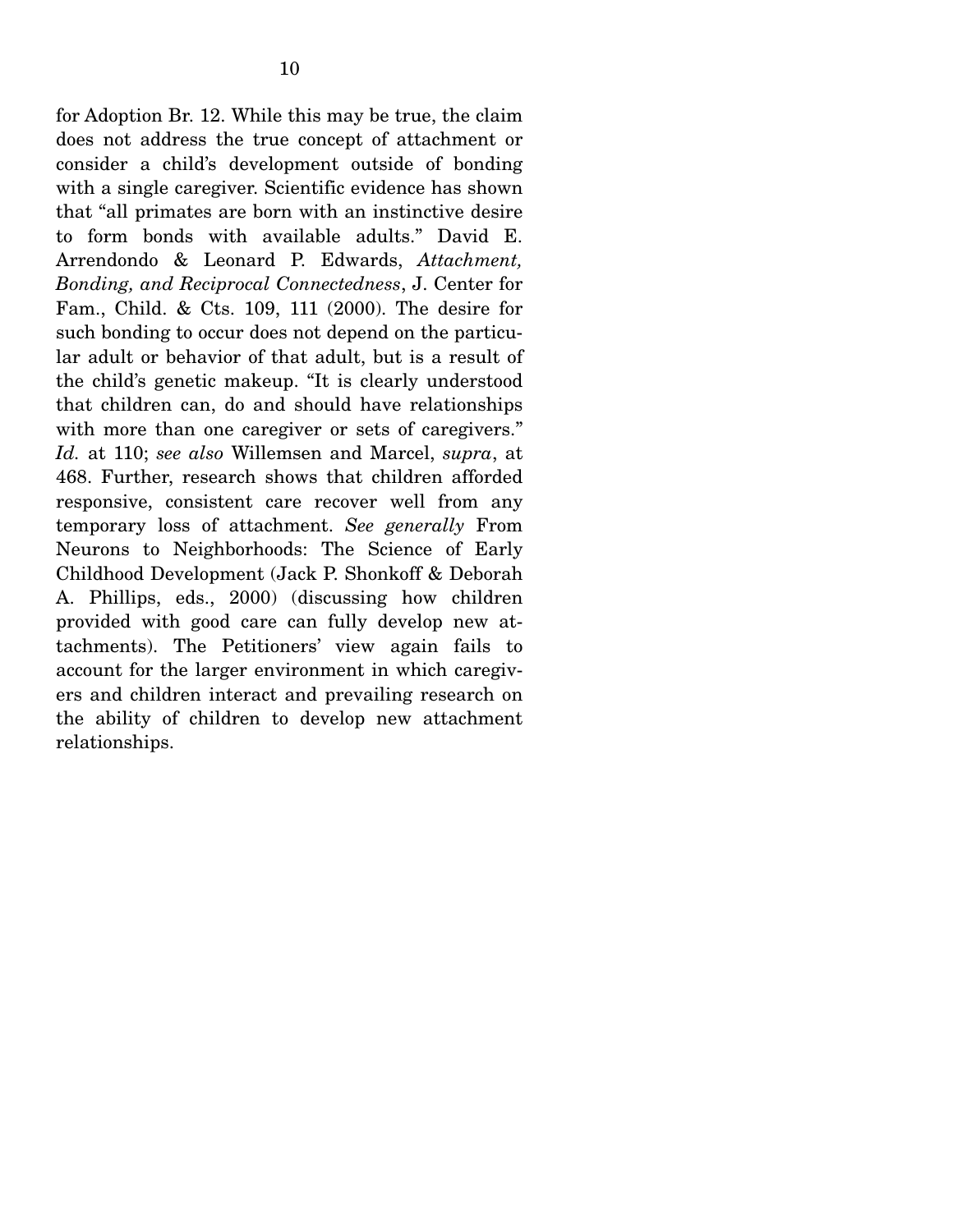### **B. Cultural Aspects Must be Considered to Ensure Healthy Placement of Baby Girl.**

 As research has shown the importance of the later ages of a child's development, the underlying concepts of Attachment Theory have also been scrutinized and expanded. Cultural considerations have become extremely important when examining the attachment behavior of a child and are especially significant when a child is not from a culture that follows Western child-rearing practices. Raymond Neckoway et al., *Is Attachment Theory Consistent with Aboriginal Parenting Realities?*, 3 First Peoples Child & Fam. Rev. 65 (2007); *see also* Soo See Yeo, *Bonding and Attachment of Australian Aboriginal Children,* 12 Child Abuse Review 292 (2003). As different cultures have unique parenting styles, the differences of those styles as compared to Western practices must be included in the evaluation of a child's attachment behavior to yield accurate results. Neckoway, *supra*, at 68.

 Research has identified three differences in parenting styles that have an impact on Attachment Theory: first, "hypersensitive parenting," a method of very involved and intense parenting; second, "selective parenting," a less intense parenting method of meeting a child's needs; and third, "shared parenting," where multiple caregivers are involved with the raising of the child. *Id.* The Native American culture most closely resembles shared parenting, as large family units and a community environment are key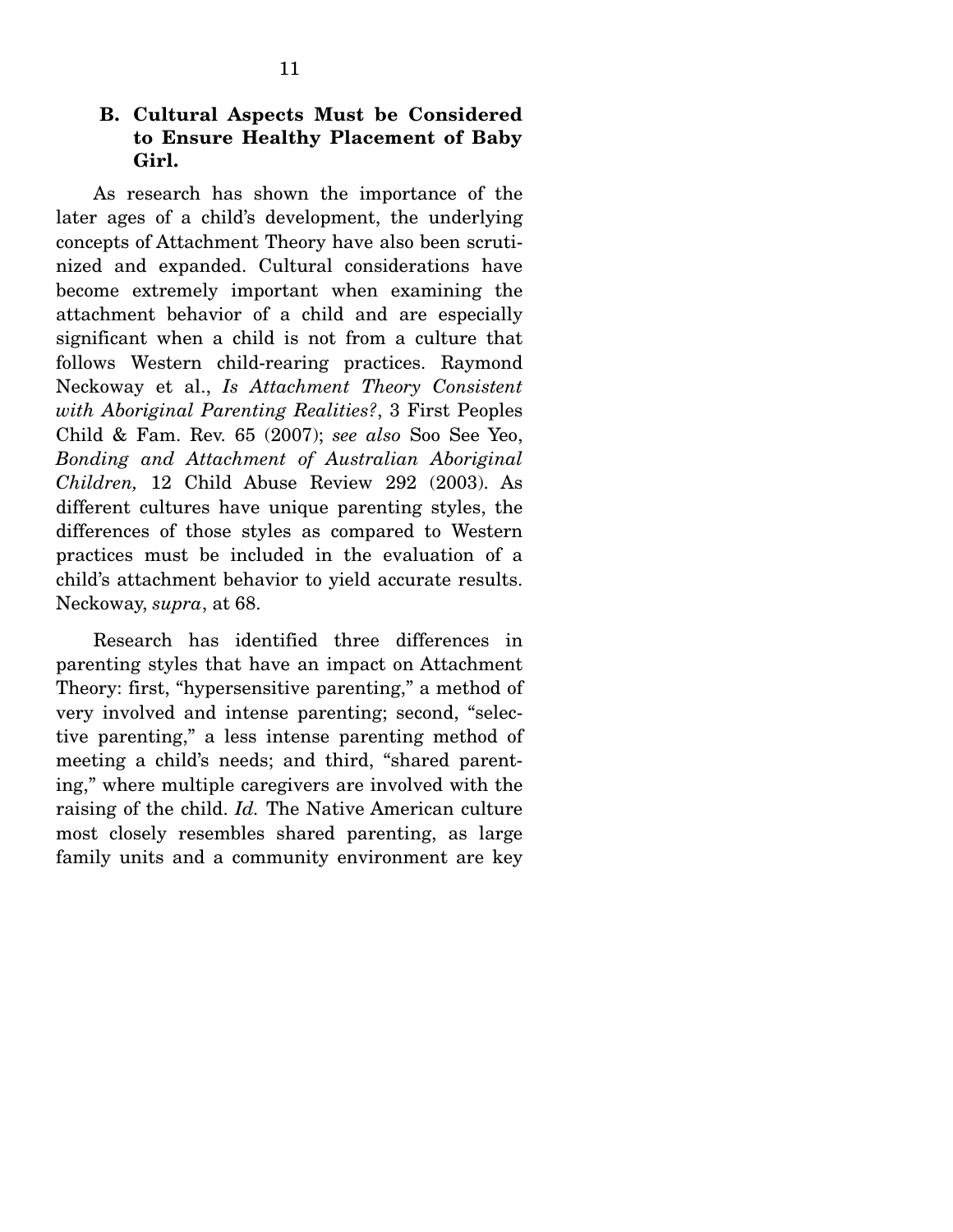characteristics. In a study conducted in Israel within a group that valued group cohesion and social function within a community, an extremely small number of children were found to be securely attached to a particular caregiver, and instead formed bonds to multiple adults, indicating that the traditional framework for the Attachment Theory was not crossculturally applicable. *Id.* at 69; *see also* Yeo, *supra*, at 292.

 Similarly, studies conducted within Aboriginal cultures that value extended families, lineage and bloodlines have found that parenting methods resemble selective and shared parenting. Neckoway, *supra*, at 70. The kinship structure of the culture creates multi-layered and multiple bonds between children and their caregivers. While a linear relationship as traditionally formed under the Attachment Theory may not exist, children raised by multiple caregivers in these cultures can establish a "network of attachment relationships." Neckoway, *supra*, at 71. Strong bonds between children and members of their group can therefore be formed as a result of shared values of "interdependence, group cohesion, spiritual connectedness, traditional links to land, community loyalty and interassistance." Yeo, *supra*, at 298.

 The results of these studies are extremely important to the case at hand, as the cultural differences noted exist within the Native American community. "An Indian child, like any child, is born to a biological family. However, unlike other children, an Indian is born into a kinship network, clan or band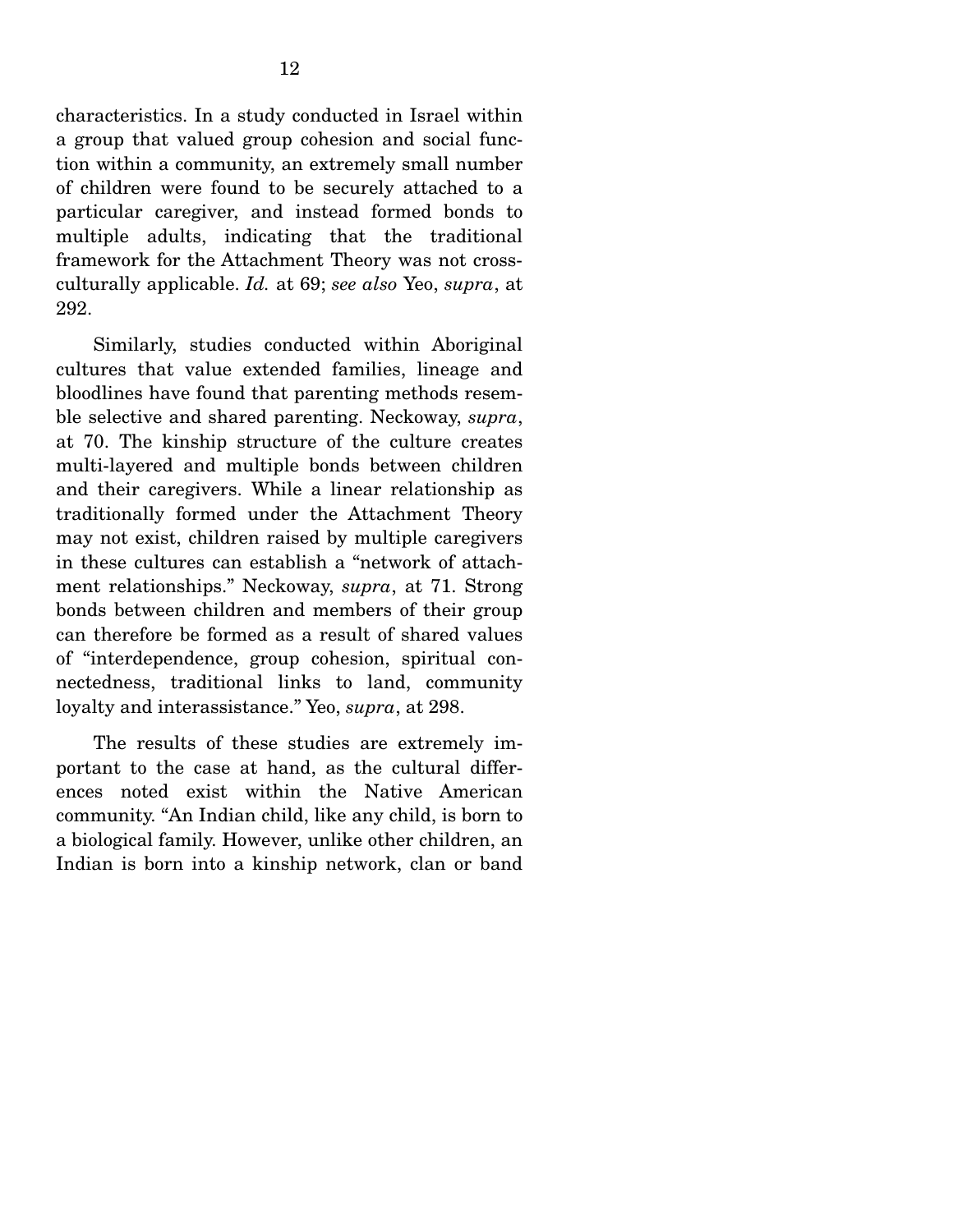. . . [and] Indian children develop a strong sense of community because individual goals intertwine with community goals." Lynn Klicker Uthe, *The Best Interests of Indian Children in Minnesota,* 17 Am. Indian L. Rev. 237, 237 (1992). The linear relationship between one caregiver and a child cannot adequately account for the community environment in which a Native American child exists. The children in these communities are strengthened by the sense of unity within the tribes that allows for the development of strong social skills as well as a healthy personal identity.

 Cultural considerations are also integral for the application of Attachment Theory to the child's later assimilation into society. "Information from the available data state [that,] in the past 20 years, suicide among Indian youth has increased [1,000] percent. There are ten times as many youth suicides now as in 1963. Indian children placed in non-Indian homes often feel rootless. In adolescence and/or when they leave the non-Indian family, many find that they are neither Indian [nor] non-Indian. These rootless (anomic) feelings often lead to acute hopeless and powerless feelings closely associated with abandonment and stressful loss. The result is a suicide rate among non-Indian adopted Native American adolescents that is twice that found on any reservation." Robert J. McCarthy, *The Indian Child Welfare Act: In the Best Interests of the Child and Tribe*, 27 Clearinghouse Rev. 864, 871 (1993). Other studies indicate that Native Americans raised in non-Native American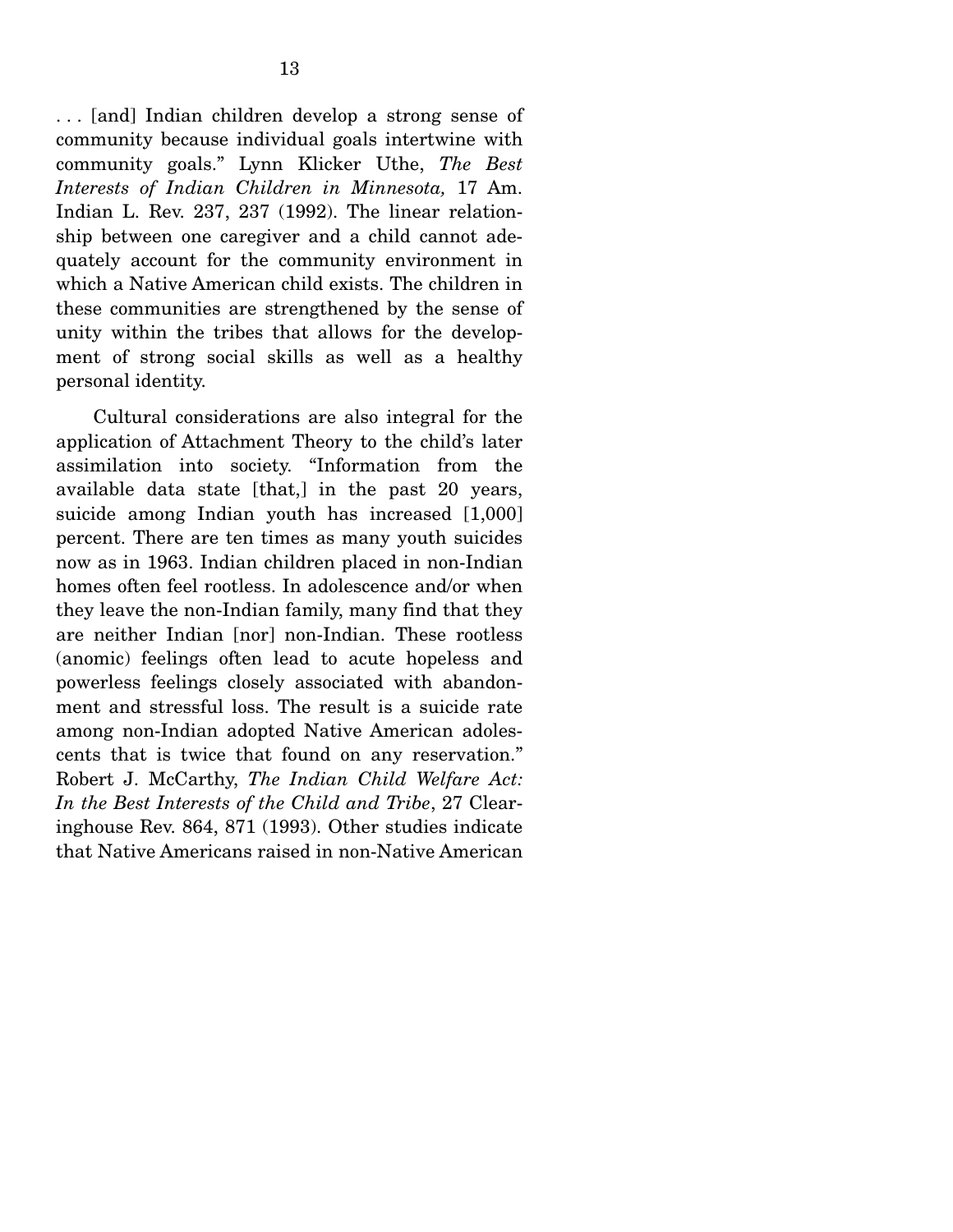homes have substantial social issues, both during adolescence and adulthood.

 The Petitioners and their *amici* fail to address these risks specific to Baby Girl's case, as a Native American child placed in the care of a non-Native American couple. The bond Baby Girl may have formed with Adoptive Couple is only one aspect of what Attachment Theory examines and does not account for cultural considerations essential to the child's well-being. Baby Girl clearly would benefit from a strong cultural identity to be successful both socially and emotionally. The risk of psychological harm, as demonstrated by the substantial research cited above, dictates that she should live among other Native Americans, specifically her Birth Father, to foster a sense of belonging and to decrease the risk of serious psychological difficulties.

## **II. The Lower Court Properly Applied an Appropriate Best Interests Analysis Informed by the Cultural Priorities of ICWA.**

 Native Americans have endured centuries of abuse, mistreatment, and discrimination. *See* Amanda B. Westphal, Note, *An Argument in Favor of Abrogating the Use of the Best Interests of the Child Standard to Circumvent the Jurisdictional Provisions of the Indian Child Welfare Act in South Dakota*, 49 S.D. L. Rev. 107, 107-110 (2003) (discussing historical abuses suffered by Native Americans). Among the most heart-wrenching examples of this abuse are the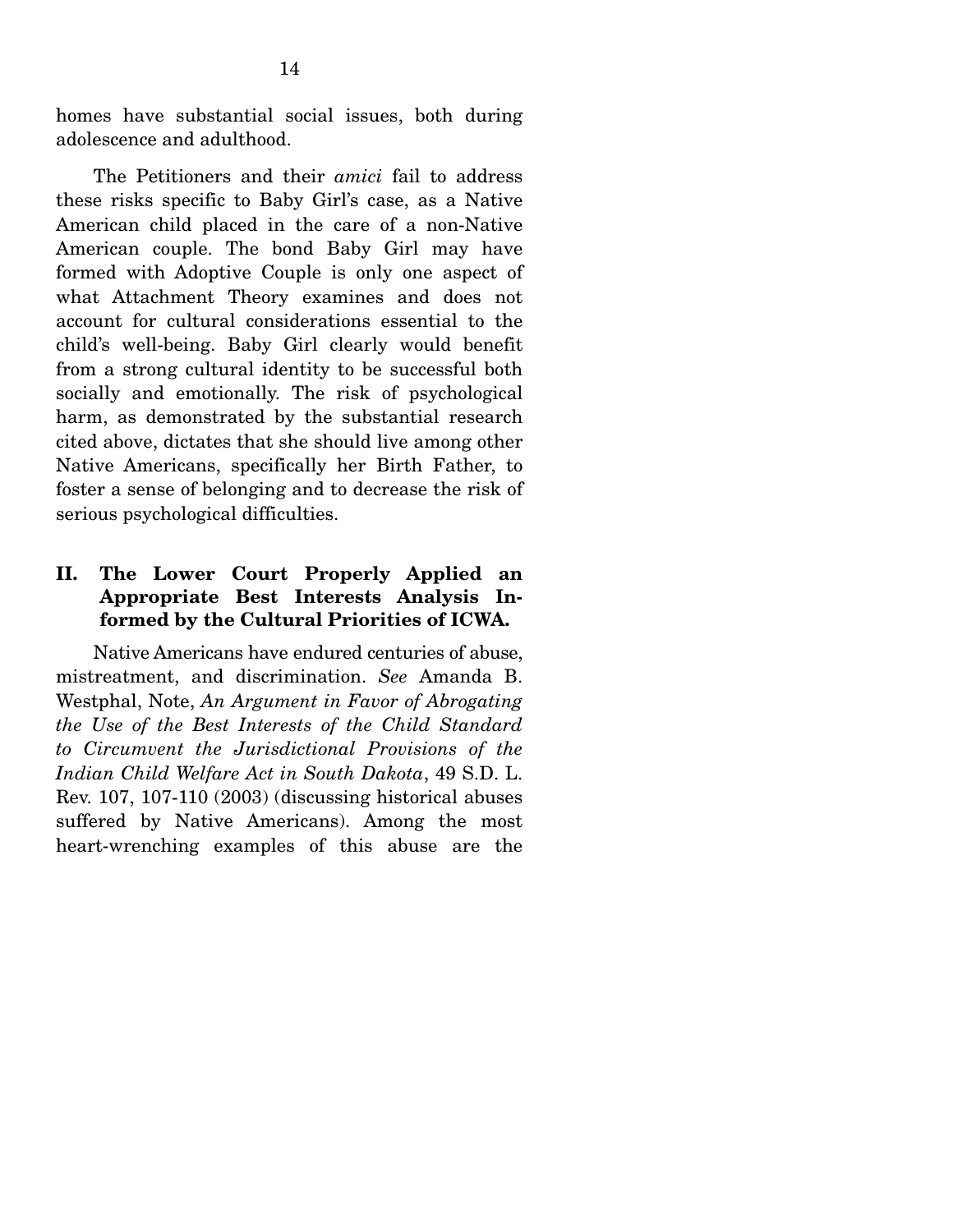countless stories of Indian children taken from their biological parents and their culture, placing the Indian way of life at risk. Patrice Kunesh-Hartman, Comment, *The Indian Child Welfare Act of 1978: Protecting Essential Tribal Interests*, 60 U. Colo. L. Rev. 131, 166 (1989). These children, separated from the very people who understand their makeup and their daily challenges and frustrations, often face developmental difficulties with lifelong consequences. *See Indian Child Welfare Act of 1977: Hearing on S. 1214 Before the S. Select Comm. on Indian Affairs*, 95th Cong. 114 (1977) (statement of Drs. Carl Mindell and Alan Gurwitt, American Academy of Child Psychiatry) ("Native American children placed in offreservation non-Indian homes are at risk in their later development. Often enough they are cared for by devoted and well-intentioned foster or adoptive parents. Nonetheless, particularly in adolescence, they are subject to ethnic confusion and a pervasive sense of abandonment."). The importance of Indian culture in the rearing of Indian children and the dangers of tearing away an Indian child's cultural foundation are clear. *See In re Custody of S.E.G.*, 521 N.W.2d 357, 358 (Minn. 1994) (stating that ICWA was enacted "to relieve the difficulties experienced by Indian children raised in non-Indian homes"). As a result, it is imperative that this Court, as did the courts below, employ the cultural priorities of ICWA to inform Indian child custody decisions.

 Against this backdrop, Congress enacted ICWA "based on the fundamental assumption that it is in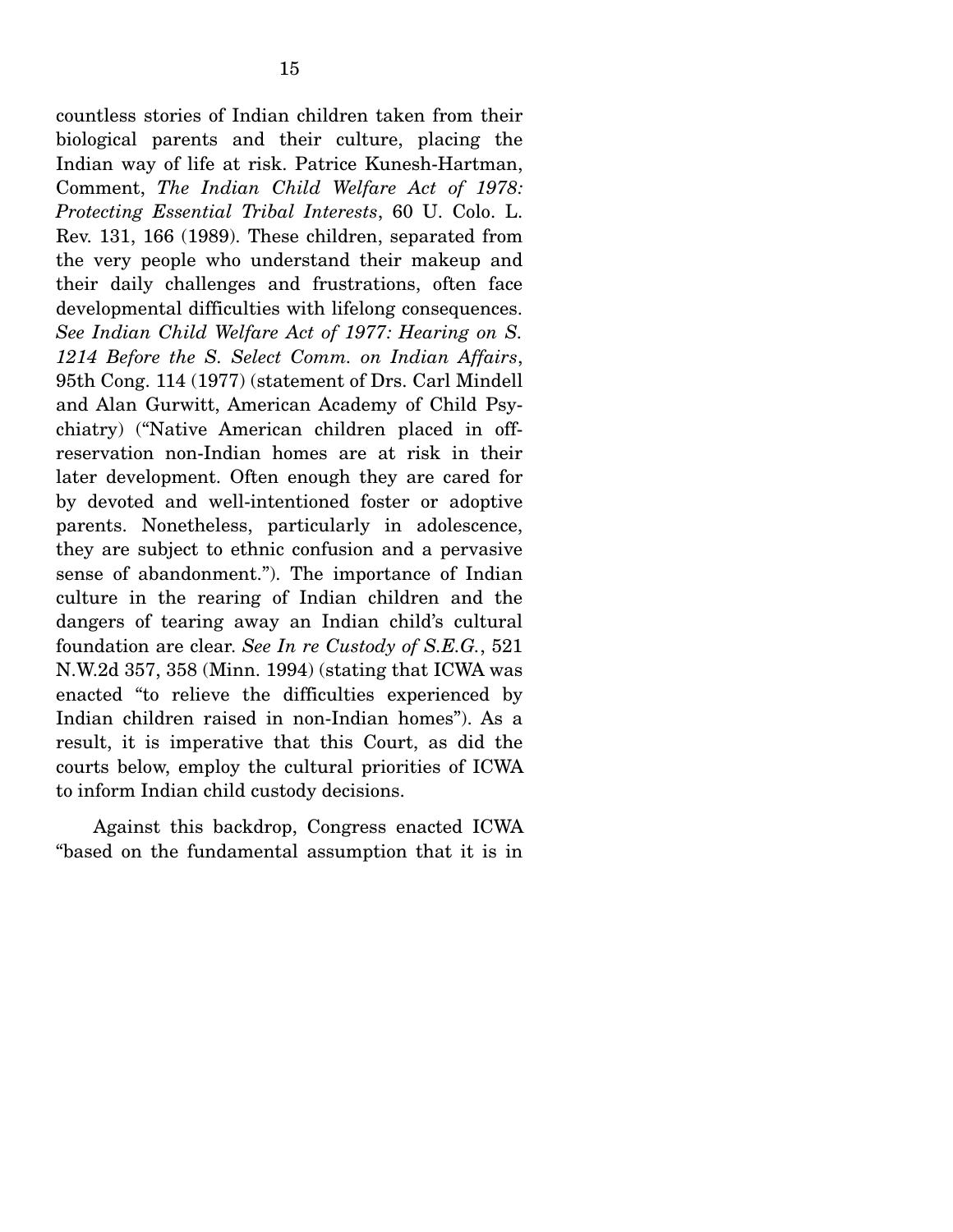the Indian child's best interest that its relationship to the tribe be protected." *Miss. Band of Choctaw Indians v. Holyfield*, 490 U.S. 30, 50 n. 24 (1989) (quoting *In re Appeal in Pima County Juvenile Action No. S-903*, 635 P.2d 187, 189 (Ariz. Ct. App. 1981)). Congress made several findings in connection with ICWA, including that "the States . . . have often failed to recognize the essential tribal relations of Indian people and the cultural and social standards prevailing in Indian communities and families." 25 U.S.C. § 1901. Much of the national and congressional concern centered on the use of white middle-class values to make the subjective determination regarding the best interests of the Indian child. *See Indian Child Welfare Act of 1977: Hearing on S. 1214 Before the Subcomm. on Indian Affairs and Public Lands of the H. Comm. on Interior and Insular Affairs*, 95th Cong. 191-92 (1978) (statement of Calvin Isaac, Tribal Chief of the Mississippi Band of Choctaw Indians) ("Many of the individuals who decide the fate of our children are at best ignorant of our values, and at worst contemptful of the Indian way and convinced that removal, usually to a non-Indian household or institution, can only benefit the Indian child.").

## **A. The ICWA Adoptive Preferences are Presumptively in the Best Interests of Baby Girl.**

 To ensure that the Indian identity and way of life factored into the decisions regarding Indian child custody disputes, Congress created a series of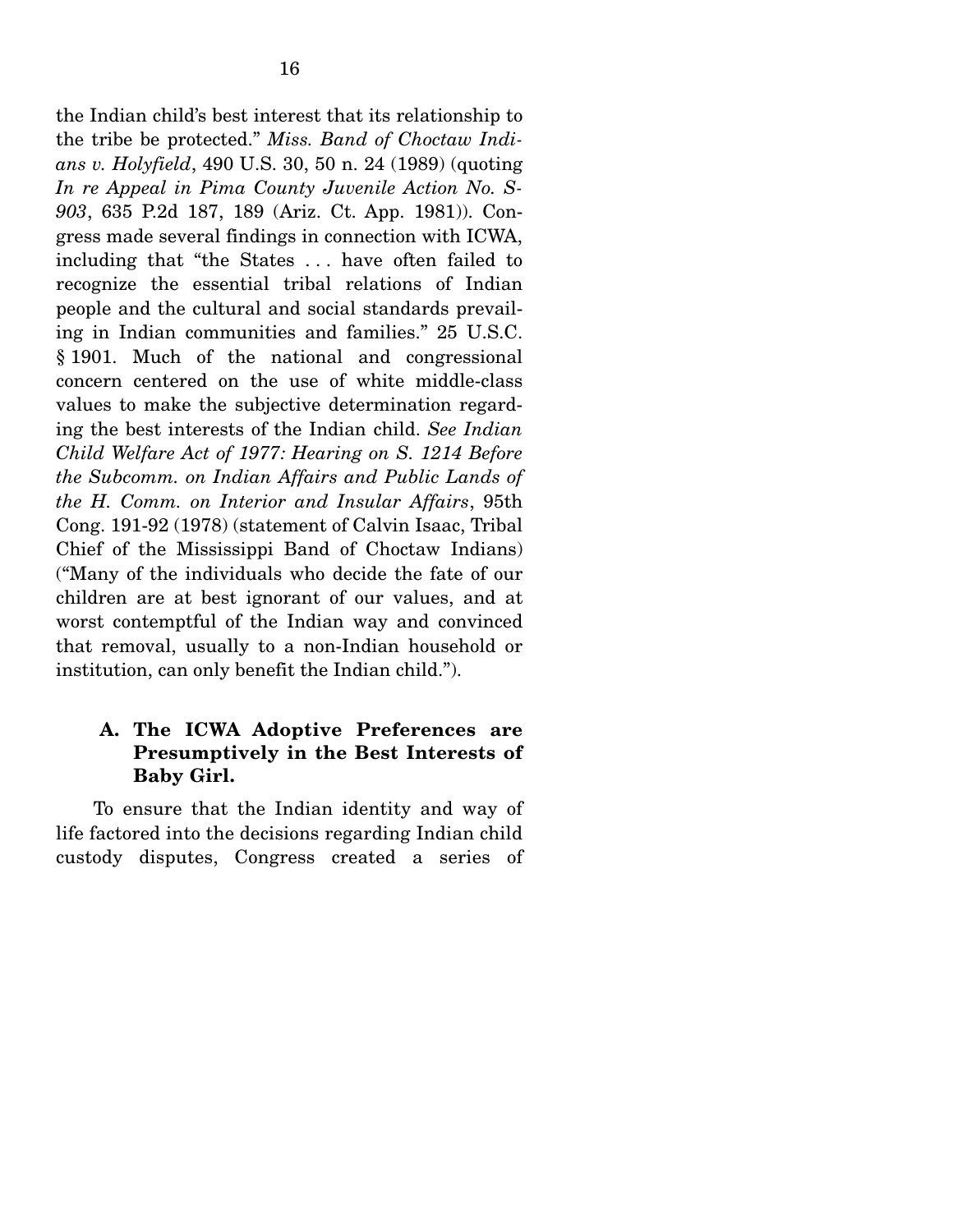placement preferences that govern adoptions of Indian children. 25 U.S.C. § 1915(a) ("[P]reference shall be given, in the absence of good cause to the contrary, to a placement with (1) a member of the child's extended family; (2) other members of the Indian child's tribe; or (3) other Indian families."). The preferences are crucial to avoiding a repeat of the culturally biased pre-ICWA decisions of state courts. *See In re Custody of S.E.G.*, 521 N.W.2d at 363 ("The best interests of the child standard, by its very nature, requires a subjective evaluation of a multitude of factors, many, if not all of which are imbued with the values of majority culture."). Indeed, this Court has stated that the adoptive preferences requirement of § 1915(a) is "[t]he most important substantive requirement imposed on state courts" by ICWA. *Holyfield*, 490 U.S. at 36. Because the preferences are so important to avoiding biased subjectivity and because the preferences may be avoided only for good cause, there is a strong presumption that placement in accordance with the adoptive preferences is in the best interests of the child.

 This presumption does not replace the best interests analysis, but rather applies the congressional intent that the adoptive preferences are in keeping with the child's best interests. *See Navajo Nation v. Ariz. Dep't of Econ. Sec.*, 284 P.3d 29, 35 (Ariz. Ct. App. 2012) ("[T]he lodestar for a court is essentially the same as with other custody and placement issues – the best interests of the child. When compared to non-ICWA cases, the difference is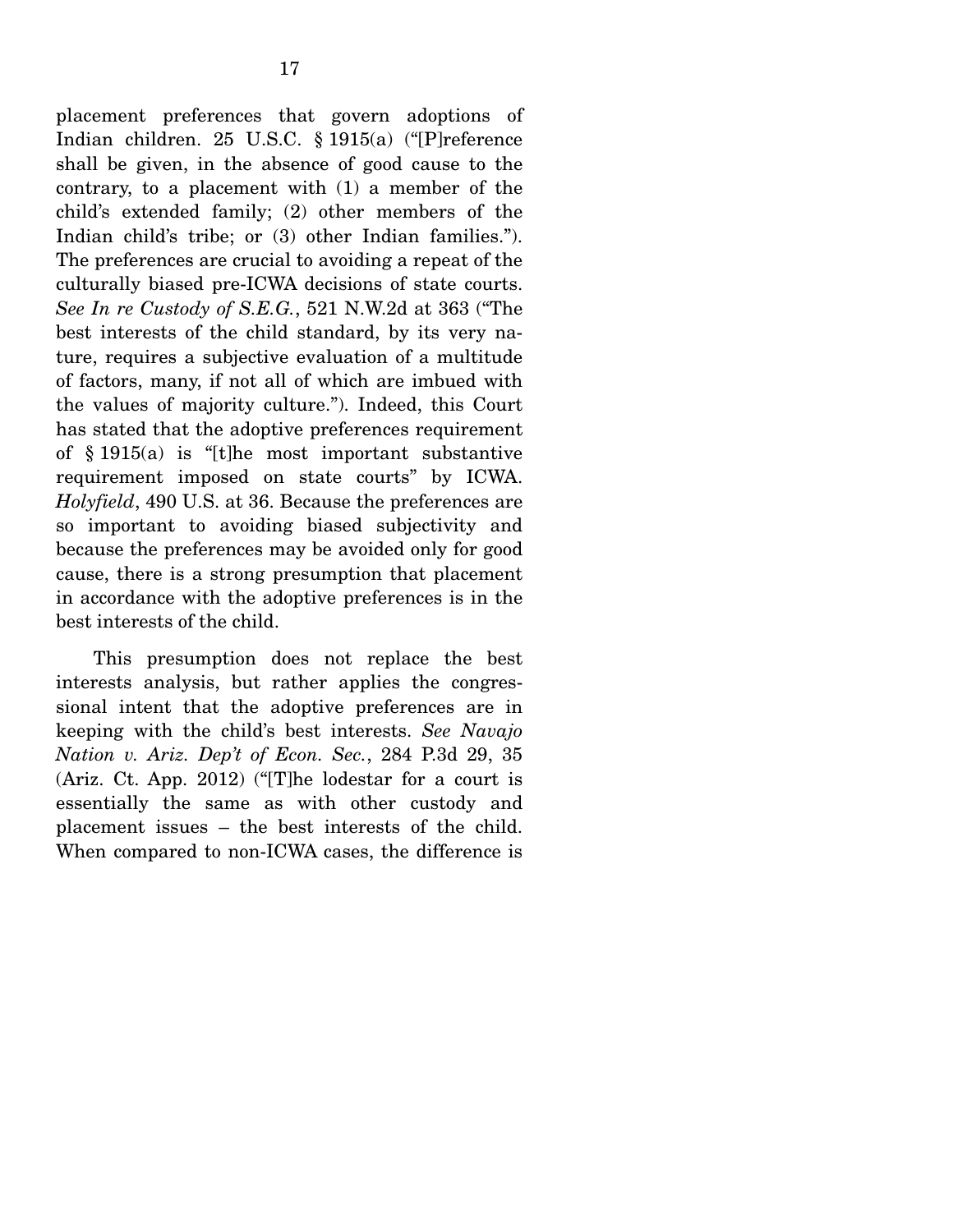that Congress has spoken and unless good cause is shown, the presumption is that placement of the child in accordance with ICWA preferences is in the best interest of the child."); *see also In re C.H.*, 997 P.2d 776, 780 (Mont. 2000) ("ICWA expresses the presumption that it is in an Indian child's best interests to be placed in an Indian home in conformance with the § 1915 placement preferences."); *In re Custody of S.E.G.*, 521 N.W.2d at 362 ("ICWA appears to create a presumption that placement of Indian children within the preferences of the Act is in the best interests of Indian children."); *People ex rel. A.T.W.S.*, 899 P.2d 223, 224 (Colo. App. 1994) ("The ICWA is based on the presumption that the protection of an Indian child's relationship to the tribe is in the child's best interest."). As a result, this Court need not be concerned with reconciling the adoptive preferences with the litany of factors considered under a best interests analysis. A contrary finding risks re-engaging the subjective policy analysis that Congress sought to avoid. Applying the plain language of the statute, placement in accordance with the preferences, with Birth Father, is in Baby Girl's best interests.

## **B. Indian Cultural Considerations are Among the Most Important Factors in Best Interests Analysis Based on the ICWA Statutory Intent and Prevailing Scientific Literature.**

 Petitioners and their *amici* argue that the decisions of the lower courts were clearly contrary to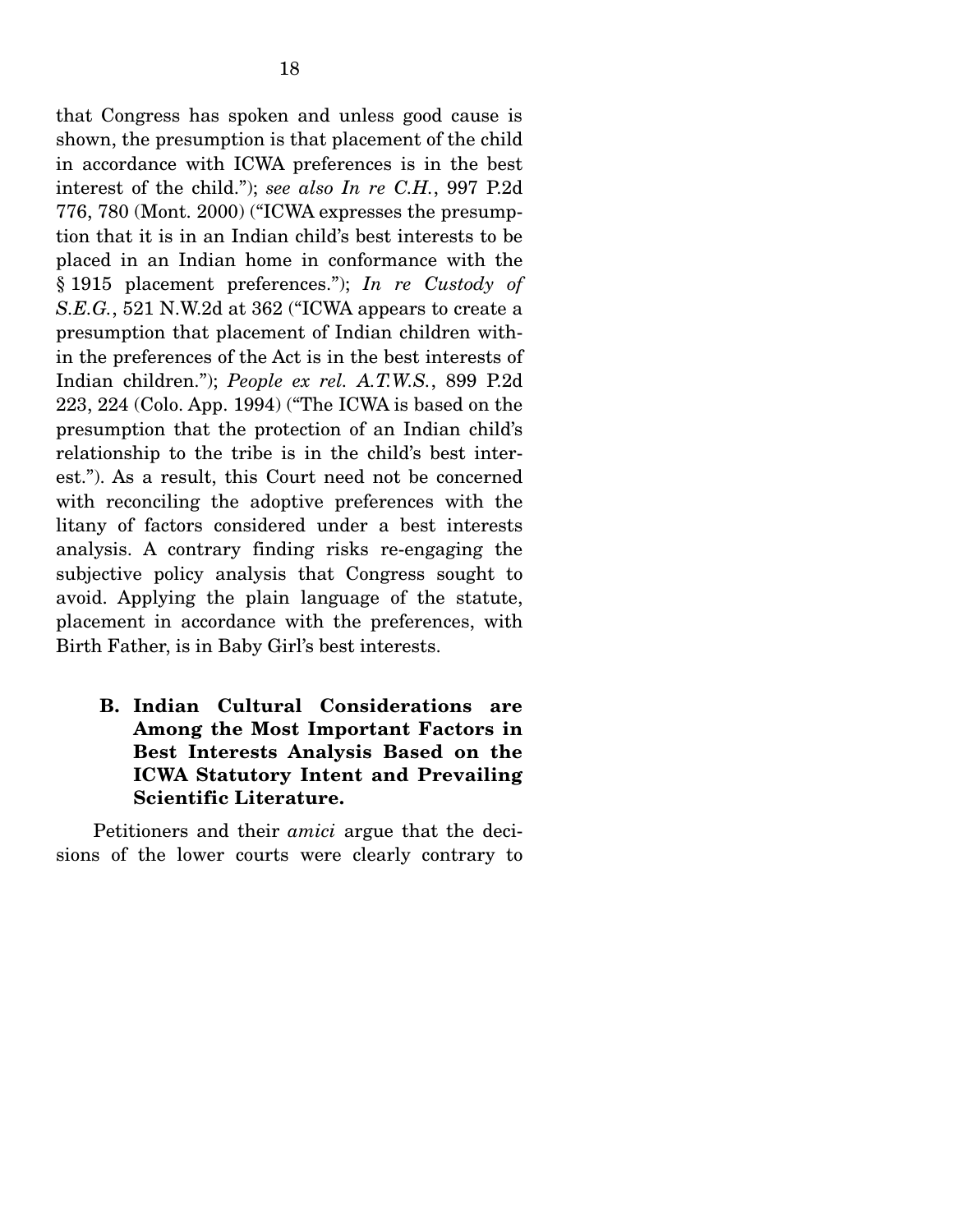Baby Girl's best interests. In doing so, Petitioners and their *amici* seek to frustrate the clear Congressional intent of ICWA and ignore scientific research on the subject. Contrary to the contentions of Petitioners and their *amici*, the lower courts engaged in the proper form of best interests analysis, as modified by ICWA.

### **1. Statutory Intent Supports the Inclusion of Cultural Considerations in Best Interests Analysis.**

 It is true, as Petitioners and their *amici* maintain, that a best interests analysis is the touchstone of child custody determinations. *See, e.g.*, *Hooper v. Rockwell*, 513 S.E.2d 358, 366 (S.C. 1999) ("This Court long has tried to decide all matters involving the custody or care of children in 'light of the fundamental principle that the controlling consideration is the best interests of the child.'" (quoting *In re Doran*, 123 S.E. 501, 503 (S.C. 1924))); *Finlay v. Finlay*, 148 N.E. 624, 626 (N.Y. 1925) (Cardozo, J.) (stating that in custody disputes, the judge must act "as *parens patrioe* [sic] to do what is best for the interests of the child. He is to put himself in the position of a 'wise affectionate and careful parent,' . . . and [to] make provision for the child accordingly" (quoting *Queen v. Gyngall*, 2 Q.B.D. 232, 238 (1893)). When an Indian child is involved, however, the traditional state law formulation of best interests analysis must be applied in a manner that comports with prevailing federal law through ICWA. *See In re Mahaney*, 51 P.3d 776,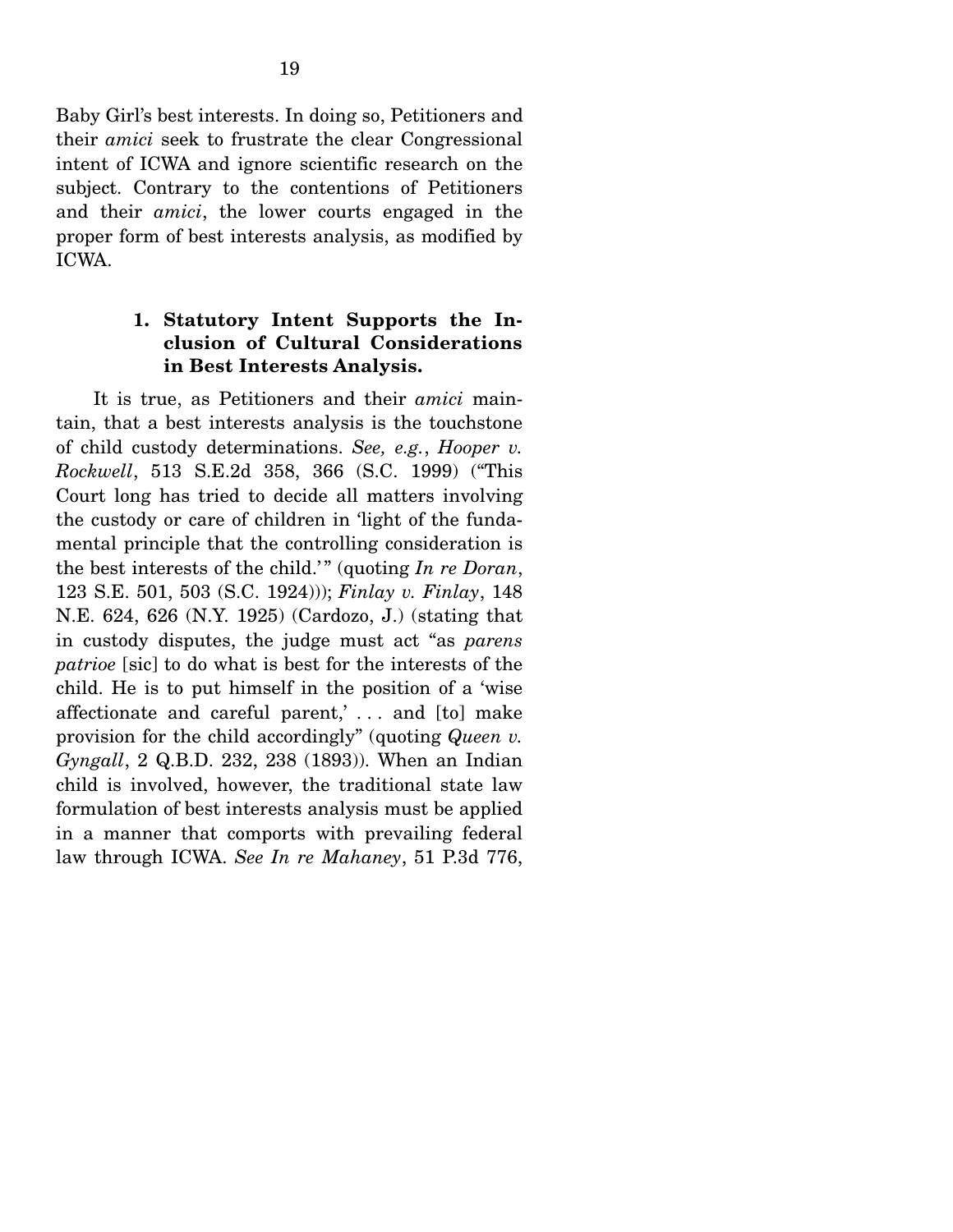785 (Wash. 2002) ("Well-established principles for deciding custody matters should further [ICWA's] goals."). As a result, the best interests analysis must be informed by ICWA's clear statement that remaining with her tribe is in the best interests of Baby Girl's development and the preservation of the tribe's heritage.

 This Court previously recognized the dangers inherent in ignoring the importance of Indian culture for child adoption and development. *See Holyfield*, 490 U.S. at 37 (stating that ICWA " 'seeks to protect the rights of the Indian child as an Indian' by establishing 'a Federal policy that, where possible, an Indian child should remain in the Indian community,' and by making sure that Indian child welfare determinations are not based on 'a white, middle-class standard which, in many cases, forecloses placement with [an] Indian family.'" (quoting H.R. Rep. No. 1386, 95th Cong., 2d Sess. at 24 (1978)). Indeed, ICWA protects " 'the best interests of Indian children and [promotes] the stability and security of Indian tribes and families by the establishment of minimum Federal standards for the removal of Indian children from their families and the placement of such children in foster or adoptive homes which will reflect the unique values of Indian culture.'" *Kickapoo Tribe of Okla. v. Rader*, 822 F.2d 1493, 1501 (10th Cir. 1987) (quoting 25 U.S.C. § 1902).

 Congressional intent to include Indian cultural considerations in the best interests analysis is clear not only from the text of ICWA, but also from the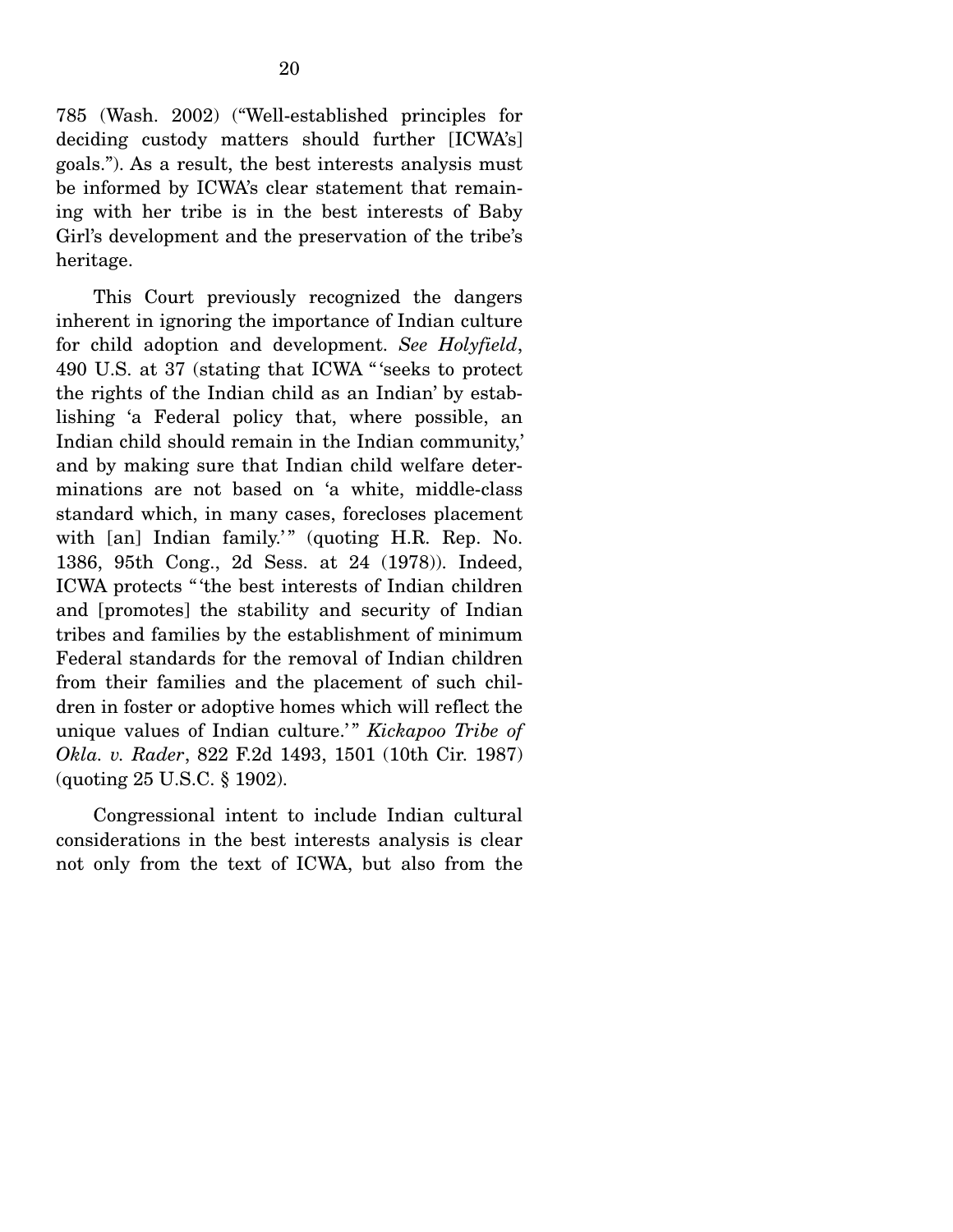mechanics of the statute. ICWA requires a party "seeking to terminate a parent's rights over an Indian child [to] satisfy the court that active efforts have been made to provide remedial services and rehabilitative programs designed to prevent the breakup of the Indian family and that these efforts have proved unsuccessful." *Roman-Nose v. N.M. Dep't of Human Res.*, 967 F.2d 435, 437 (10th Cir. 1992). Further, "to terminate parental rights over an Indian child, the court must make a determination, supported by evidence beyond a reasonable doubt, including testimony of qualified expert witnesses, $2$  that the continued custody of the child by the parent is likely to result in serious emotional or physical damage to the child." *Id.* at 437-38. These requirements present significant and necessary hurdles that indicate Congress' intent to include considerations of Indian culture in the best interests analysis.

## **2. Child Psychology and Development Theory Support the Use of Indian Cultural Considerations in Best Interests Analysis.**

 The problem of white, middle-class values unfairly influencing child custody determinations is endemic.

<sup>&</sup>lt;sup>2</sup> "Experts are generally qualified through special knowledge of and sensitivity to Indian culture." *In re Welfare of L.N.B.-L.*, 237 P.3d 944, 960 (Wash. Ct. App. 2010). The expert cited by Petitioners from the family court hearing had no familiarity with Indian culture.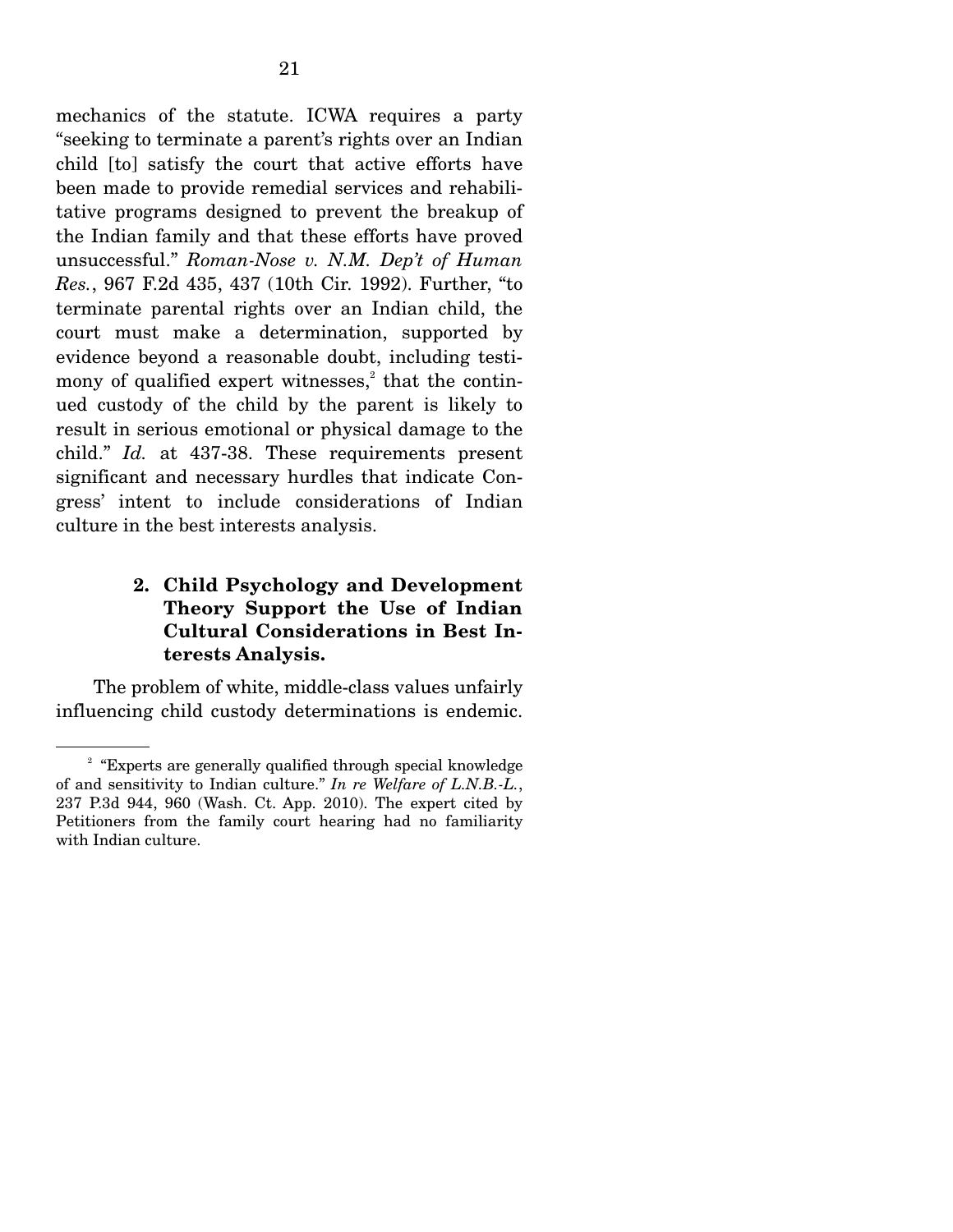*See Smith v. Org. of Foster Families for Equality & Reform*, 431 U.S. 816, 834 (1977) ("Studies also suggest that social workers of middle-class backgrounds, perhaps unconsciously, incline to favor continued placement in foster care with a generally higher-status family rather than return the child to his natural family, thus reflecting a bias that treats the natural parents' poverty and lifestyle as prejudicial to the best interests of the child."). The problem is particularly pernicious for Indian adoptions. Uthe, *supra*, at 251 (discussing how substitute families are often favored over Indian families and stating that this "favoritism is due in part to misconceptions about cultures"). The application of white, middleclass values and the ignorance of Indian culture causes Indian children to be "removed [from their biological families] to be saved from their own culture." Jeanne Louise Carriere, *Representing the Native American: Culture, Jurisdiction, and the Indian Child Welfare Act*, 79 Iowa L. Rev. 585, 605 (1994). Indian cultures, however, approach parenting differently than do traditional "Euro-American" families. *Id*. at 603. These differences extend to, among other aspects of parenting, child discipline and child supervision. *Id*. Further, the concept of family in Indian tribes is distinct from the typical nuclear family observed in the Euro-American tradition. *See*  Ronald S. Fischer, *Protecting American Indian Children*, 25 Soc. Work 341, 343 (1980) ("American Indian extended families, by sharing the responsibilities of child rearing, mobilize effectively to protect children in peril, providing the love necessary for children's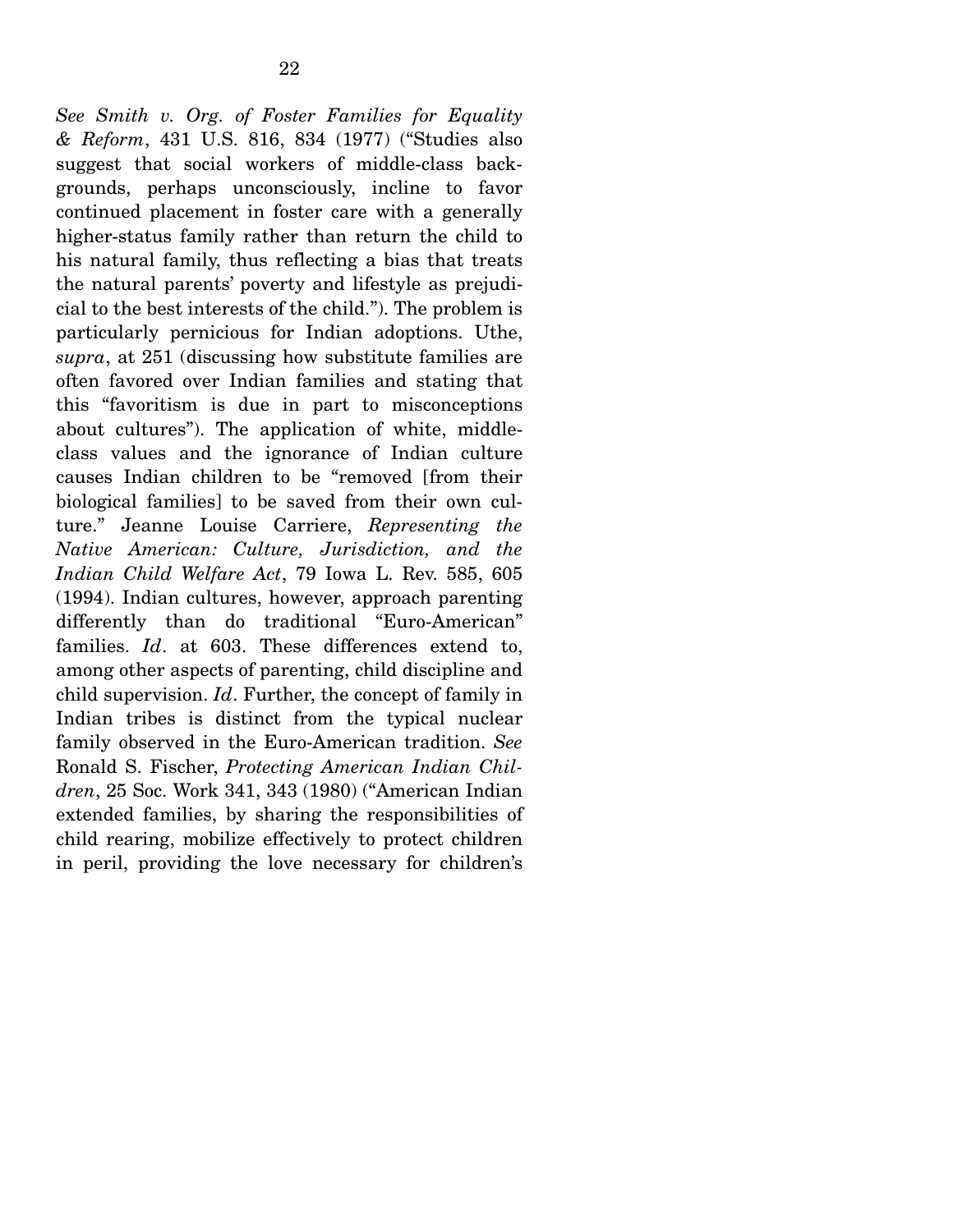normal development."). Instead, Indian families frequently contain parents, grandparents, aunts, uncles, and other tribe members who are directly involved in raising a child. *See* Jennifer Nutt Carleton, *The Indian Child Welfare Act: A Study in the Codification of the Ethnic Best Interests of the Child*, 81 Marq. L. Rev. 21, 28 (1997) ("On many reservations it was once enough for caseworkers to decide arbitrarily that a family was too poor to raise a child. It was overlooked that in tribal cultures the amount of care given a child often went well beyond one household. The full social and blood-tie network of parents, grandparents, relatives and neighbors was a wealth not categorized on a caseworker's clipboard of acceptable standards for child-raising." (quoting Colman McCarthy, *Reopening the Drain on Indians' Legacy*, Wash. Post, July 16, 1996, at B8)). As a result, the traditional, more limited best interests analysis cannot apply for Indian children.

 Petitioners and their *amici* advance the argument that ICWA is focused on maintaining Indian culture and not child development, and as a result, is not germane to the best interests analysis. This approach, however, stands in stark contrast to congressional statements made at the time of passage, *see Holyfield*, 490 U.S. at 50 n. 24 ("In large part the concerns that emerged during the congressional hearings on the ICWA were based on studies showing recurring developmental problems encountered during adolescence by Indian children raised in a white environment."), case law, *see In re Adoption of*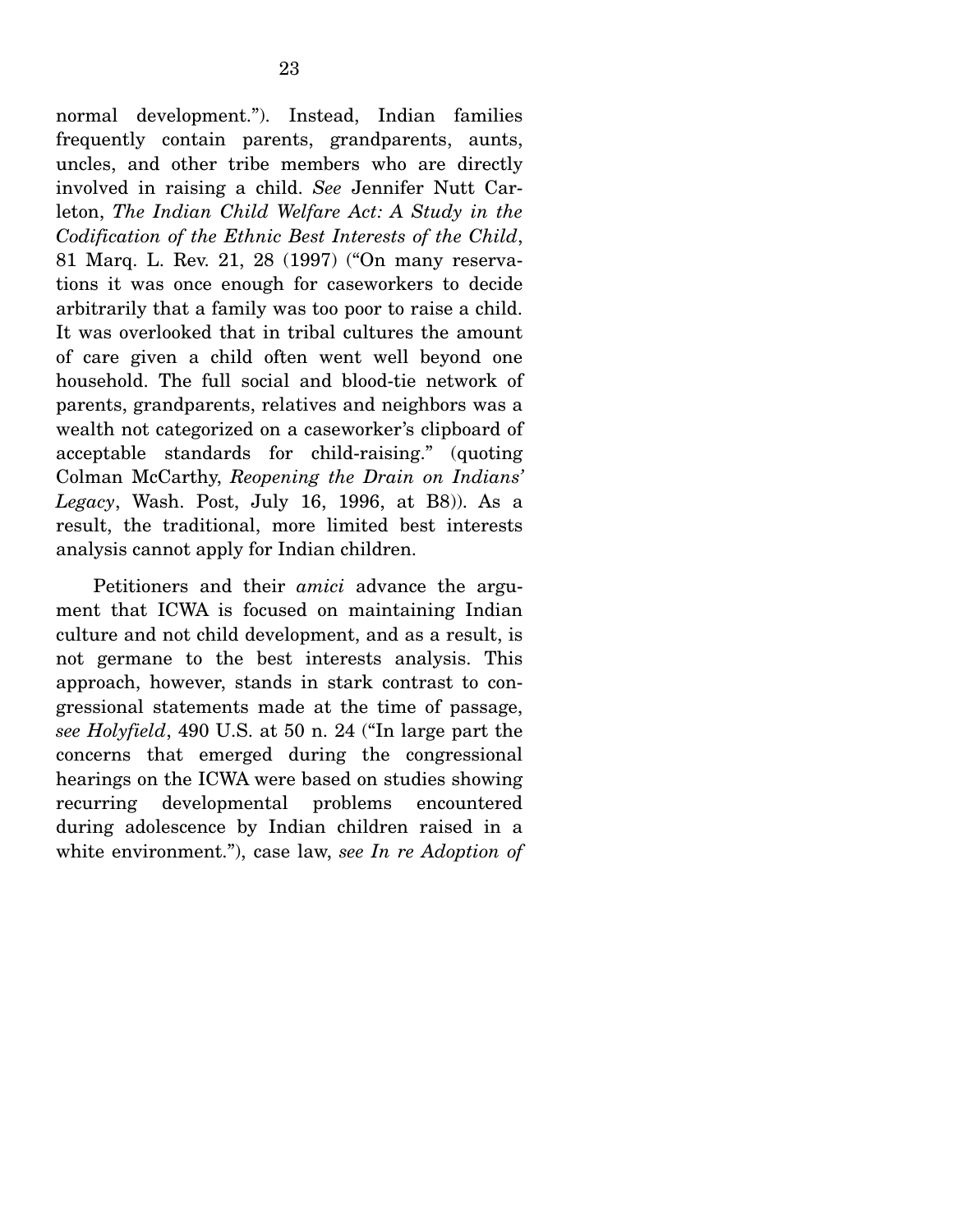*T.N.F.*, 781 P.2d 973, 977 (Alaska 1989) ("We initially note that in enacting ICWA, Congress did not seek simply to protect the interests of individual Indian parents. Rather, Congress also sought to protect the interests of Indian tribes and communities, and the interests of the Indian children themselves."), and subsequent psychological research. *See* Robert McCarthy, *supra*, at 871 ("An environmental factor contributing to higher suicide rates among Indian youth is adoption in which Native American youth are placed in non-Indian families."); *see also* Margaret Howard, *Transracial Adoption: Analysis of the Best Interest Standard*, 59 Notre Dame L. Rev. 503, 555 (1984) ("Being raised by parents who share their child's racial, cultural, and ethnic heritage has value, and this deserves recognition."); T.D. LaFromboise et al., *Family, Community, and School Influences on Resilience Among American Indian Adolescents in the Upper Midwest*, 34 J. Community Psychol. 193, 193- 209 (2006) (discussing how American Indian children living in accordance with tribal customs often have higher self-esteem). Because the literature on Indian custody holds that culture plays a crucial role in the development of Indian children, this Court should reject the contention of Petitioners and their *amici* that Indian culture and heritage are irrelevant to this case.

 There is no doubt that Adoptive Couple would provide Baby Girl with a loving home, but the inquiry does not center on adequacy. Instead, the question is one of *best* interests, considering Indian culture and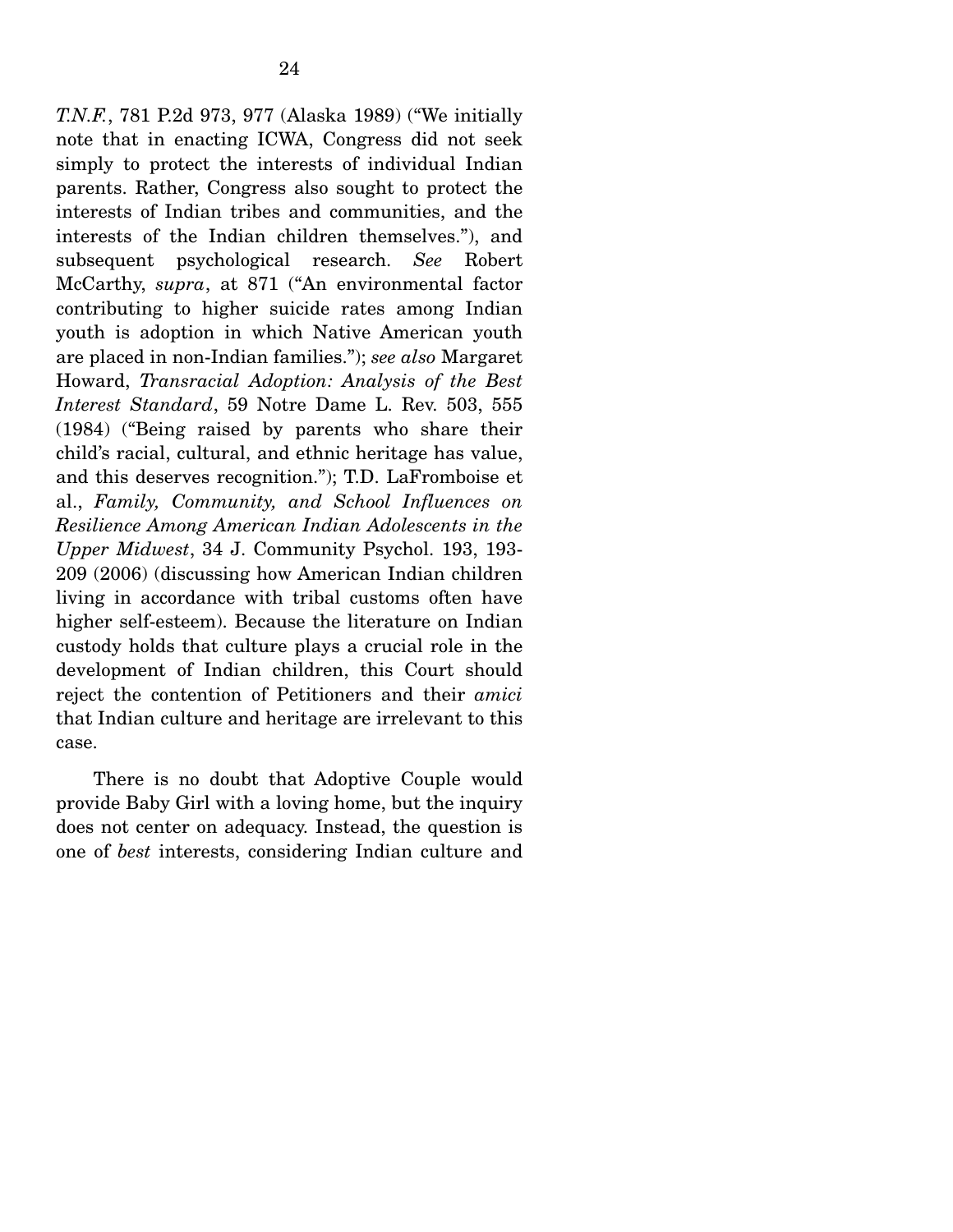the ICWA preferences. The twin aims of ICWA, protecting the best interests of the Indian child and promoting the stability of the Indian tribe, 25 U.S.C. § 1902, are served only via placement of Baby Girl with Birth Father. Given the cultural considerations both explicit and implicit in ICWA, together with the above psychological research, a contrary decision would undermine the best interests of Baby Girl, risk harm to her long-term development, and defeat the congressional intent of ICWA.

**C. Petitioners and Their** *Amici***'s Narrow and Constrained View of Best Interests Analysis Does Not Comport with the Current State of Psychological Theory and the Statutory Requirements of ICWA.** 

 The arguments of Petitioners and their *amici* also fail because they take an inappropriately narrow view of bonding and attachment. The proper analysis should not be so narrowly focused. South Carolina courts, for example, recognize that the best interests inquiry must consider a long list of factors. *Woodall v. Woodall*, 471 S.E.2d 154, 157 (S.C. 1996) (requiring a best interests inquiry to include "the character, fitness, attitude, and inclinations on the part of each parent as they impact the child," and the "psychological, physical, environmental, spiritual, educational, medical, family, emotional, and recreational aspects of the child's life"). By inflating the importance of bonding and attachment in best interests analysis,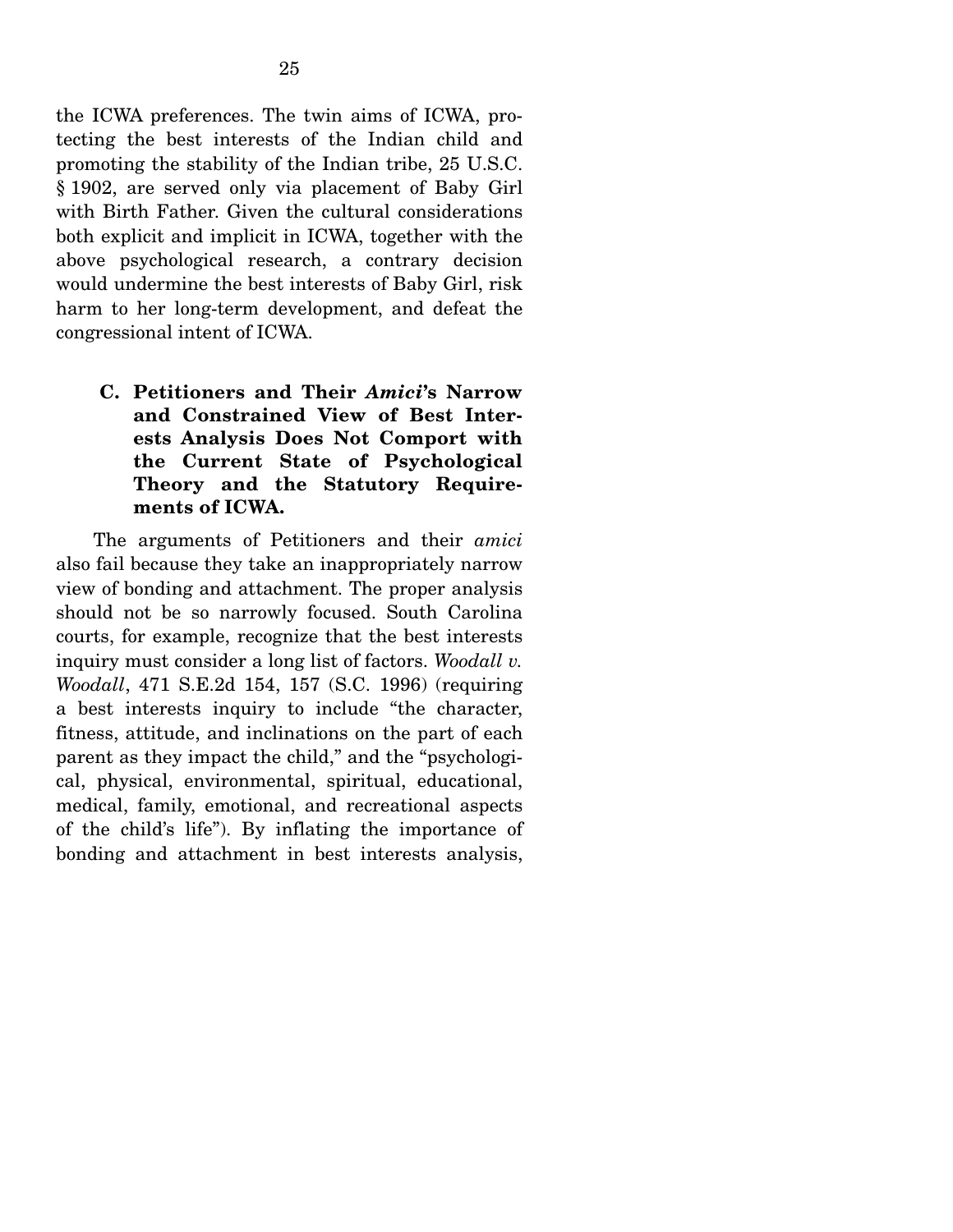Petitioners and their *amici* risk missing the forest for the trees. Bonding and attachment are relevant, but only for one aspect of the analysis. *See In re Adoption of Halloway*, 732 P.2d 962, 971-72 (Utah 1986) ("While stability in child placement should be a paramount value, it cannot be the sole yardstick by which the legality of a particular custodial arrangement is judged."). Further, while bonding and attachment are relevant, it is clear, as discussed above, that the position of Petitioners and their *amici* on the impact of bonding and attachment in this case is not correct under the prevailing scientific literature on child psychology and development.

 In light of the fact that Indian culture must play an important role in best interests analysis under ICWA, bonding and attachment, or indeed any other isolated best interests factor, should not by definition be determinative. *See In re C.H.*, 997 P.2d at 783 ("The emotional attachment between a non-Indian custodian and an Indian child should not necessarily outweigh the interests of the Tribe and the child in having that child raised in the Indian community."); *see also In re Adoption of M.T.S.*, 489 N.W.2d 285, 288 (Minn. Ct. App. 1992) ("Under [the ICWA] standards, placing [Indian child] with [Indian grandmother] is presumptively in his best interests. Although the record indicates that the Nelsons provided [Indian child] with a loving foster home, the fact that separation from them will be initially painful to [Indian child] is not good cause to defeat the preference created by the ICWA."). The argument that bonding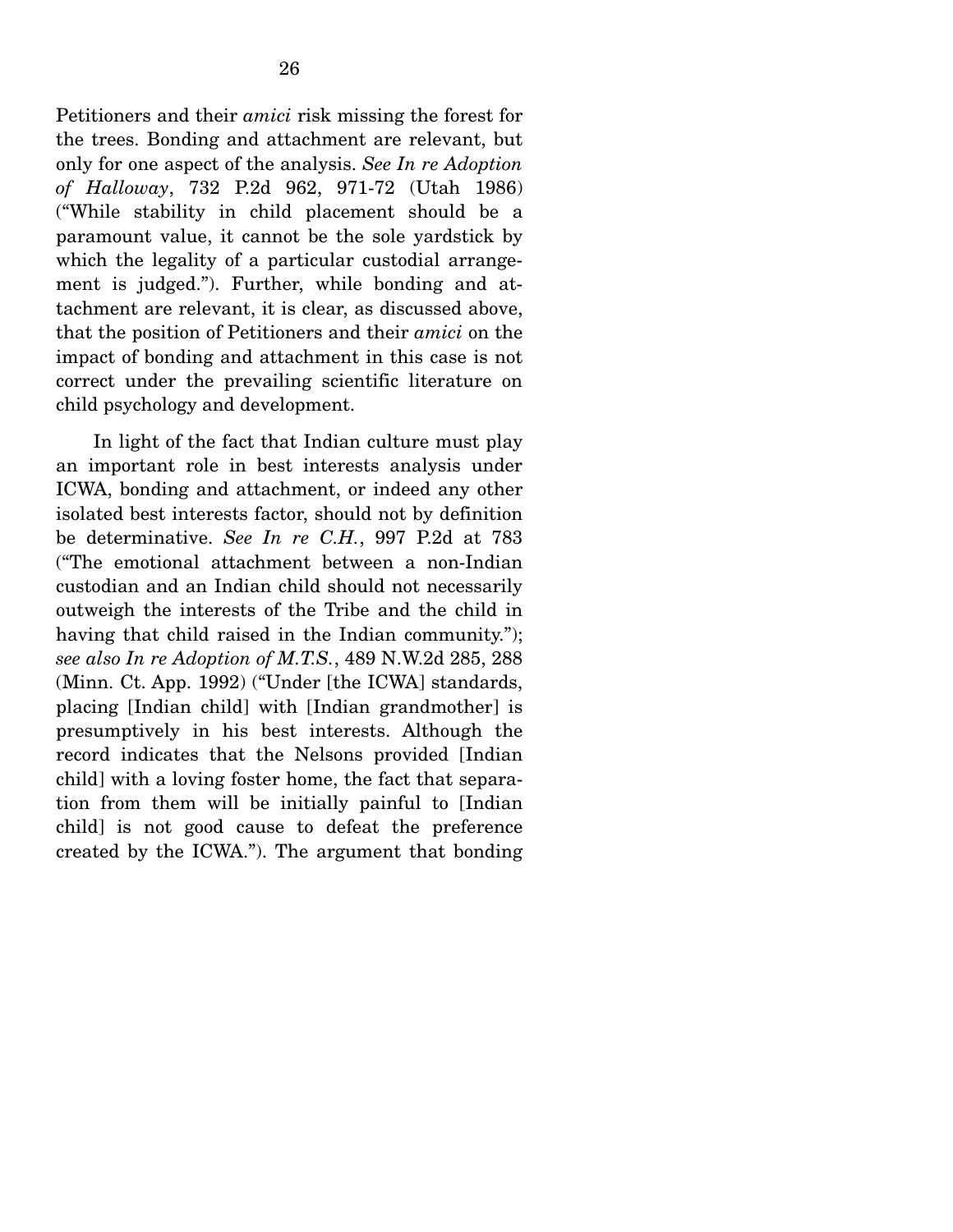and attachment should not be afforded undue weight in the best interests analysis is strengthened in the context of Indian child custody determinations. *See*  Judy C. Pearson & Jeffrey T. Child, *A Cross-Cultural Comparison of Parental and Peer Attachment Styles among Adult Children from the United States, Puerto Rico, and India*, 36 J. Intercultural Comm. Res. 15, 16 (2007) ("Attachment does not generalize across all co-cultures: relationships among attachment, and gender, ethnicity, and sexual orientation have been discovered."); *see also* Neckoway et al., *supra*, at 68 ("A number of researchers have pointed out that attachment theory makes assumptions, based on Western ideologies, regarding ideal dyadic relationships and preferred developmental outcomes based on the mother-infant bond. For instance, not all cultures expect mothers to be the sole caregiver nor do all cultures interpret the child's needs in the same way or have the same reactions to emotional expression, such as the meaning of an infant's cry. What surely must come into question then, is the universal applicability of attachment theory.").

 Petitioners and their *amici* also argue for a reversal of the lower court's opinion on grounds that bonding and attachment should be afforded such weight as to be determinative in child custody cases. *See* Child Advocacy Organizations Br. 9-13; National Council for Adoption Br. 11-14. Such a reversal of the South Carolina court's decision also risks creating precedent that could lead to absurd results by focusing disproportionately on bonding and attachment.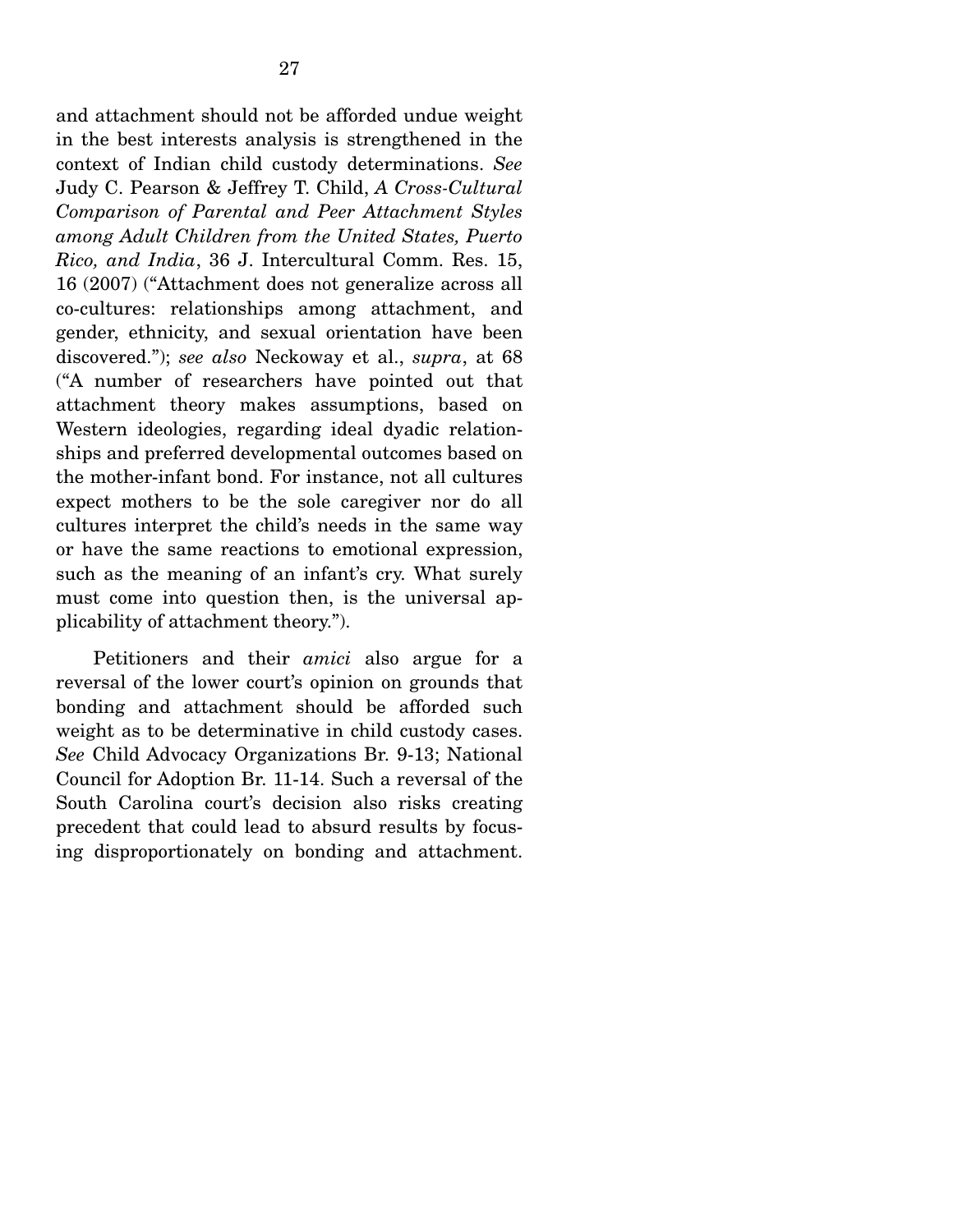Consider for example, a child kidnapped immediately after birth. The child lives with the kidnapper for seven years, presumably bonding with the kidnapper, who is then discovered. At this point, society would surely say that the child should be taken away from the kidnapper, but the intractable adherence of Petitioners and their *amici* to bonding and attachment would invalidate any attempts to remove the child from the kidnapper's custody. Furthermore, a reversal of the lower court's decision would create an incentive for parties to deliberately ignore the purposes of ICWA and to engage in protracted litigation. In the present case, Birth Mother and Adoptive Couple declined to observe the requirements of ICWA, and instead moved to place Baby Girl with non-Indian parents in clear contradiction of ICWA preferences, despite Birth Mother's acknowledgement that she knew of Birth Father's Indian heritage. Thus, by failing even the preliminary requirements of ICWA, Adoptive Couple was afforded the opportunity to bond with Baby Girl over the course of the ensuing litigation. It would be an inequitable result to reward Adoptive Couple by relying on any attachment that may have occurred during the pending litigation. Such reliance would promote more and longer lawsuits in an area, child custody and parental rights, where litigation is often least desired. As a result, a reversal would reward parties for turning a blind eye to the requirements of federal law and would encourage more litigation. Surely such an outcome could not be within Congress' intent, and such an outcome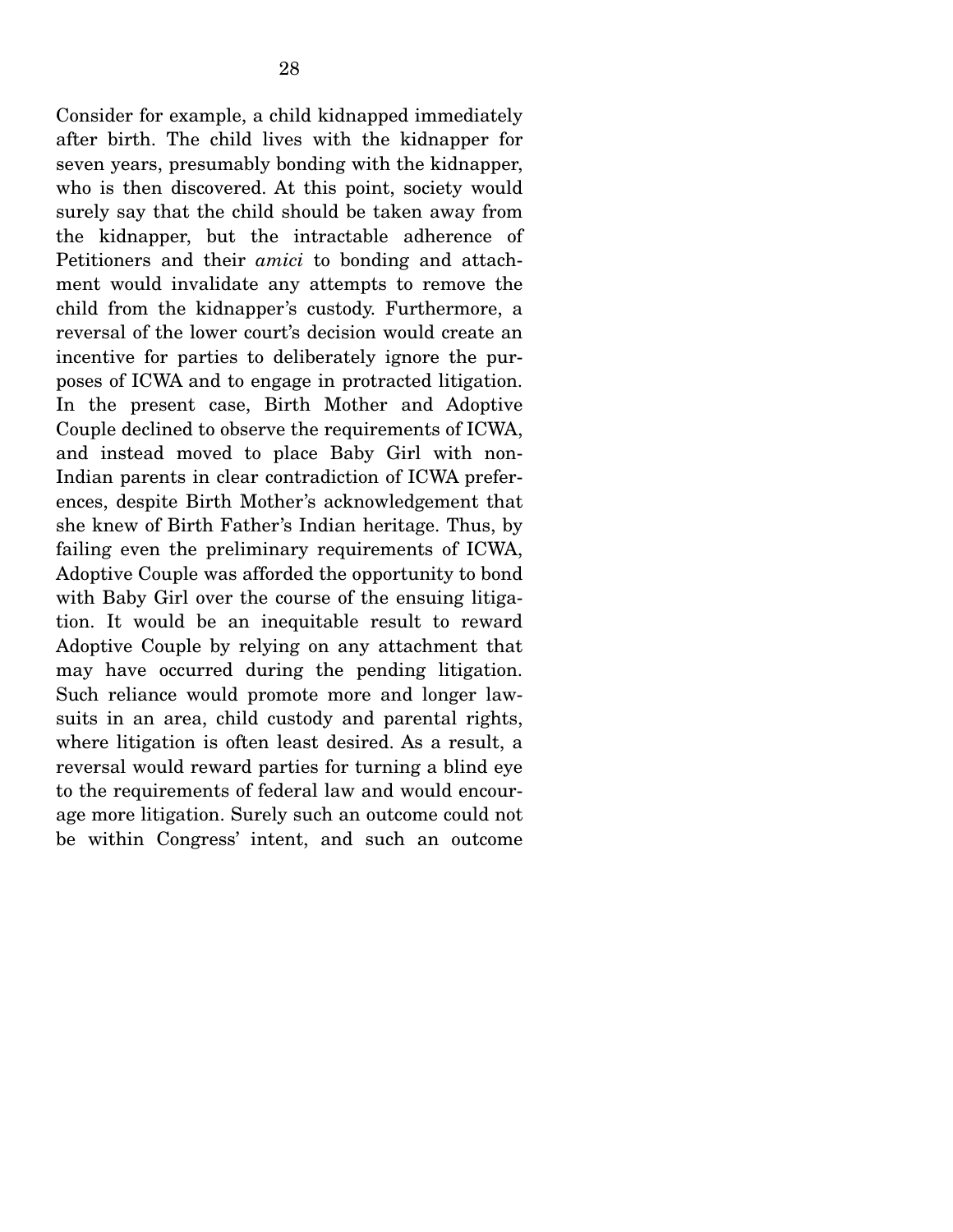would not be a practical and reasonable decision by this Court.

## **D. The Decisions of the Lower Courts Were in the Best Interests of Baby Girl and the Factual Findings of the Family Court are Entitled to Deference.**

 The lower courts properly applied the best interests analysis, and the decisions of the lower courts are in the best interests of Baby Girl. Despite attempts by Petitioners to characterize Birth Father as uninterested and disinclined to be an effective parent, the facts indicate quite the opposite. An analysis of those factors typically considered, including the character, fitness, and inclinations of the parent, and the psychological, physical, environmental, spiritual, educational, medicinal, family, emotional, and recreational needs of the child, *see Woodall*, 471 S.E.2d at 157, yields the conclusion that remaining with Birth Father would be in Baby Girl's best interests.

 Birth Father "was excited to learn of the pregnancy and urged [Birth Mother] to move the wedding date forward" so that "she and the unborn child would have military health coverage during and after the pregnancy." Pet. App.  $105a$ . The relationship,

<sup>&</sup>lt;sup>3</sup> This brief cites to the family court opinion that is reprinted in the sealed petition appendix. Like the opinion of the South Carolina Supreme Court, this brief uses only pseudonyms in referring to the parties and contains no personal identifying information.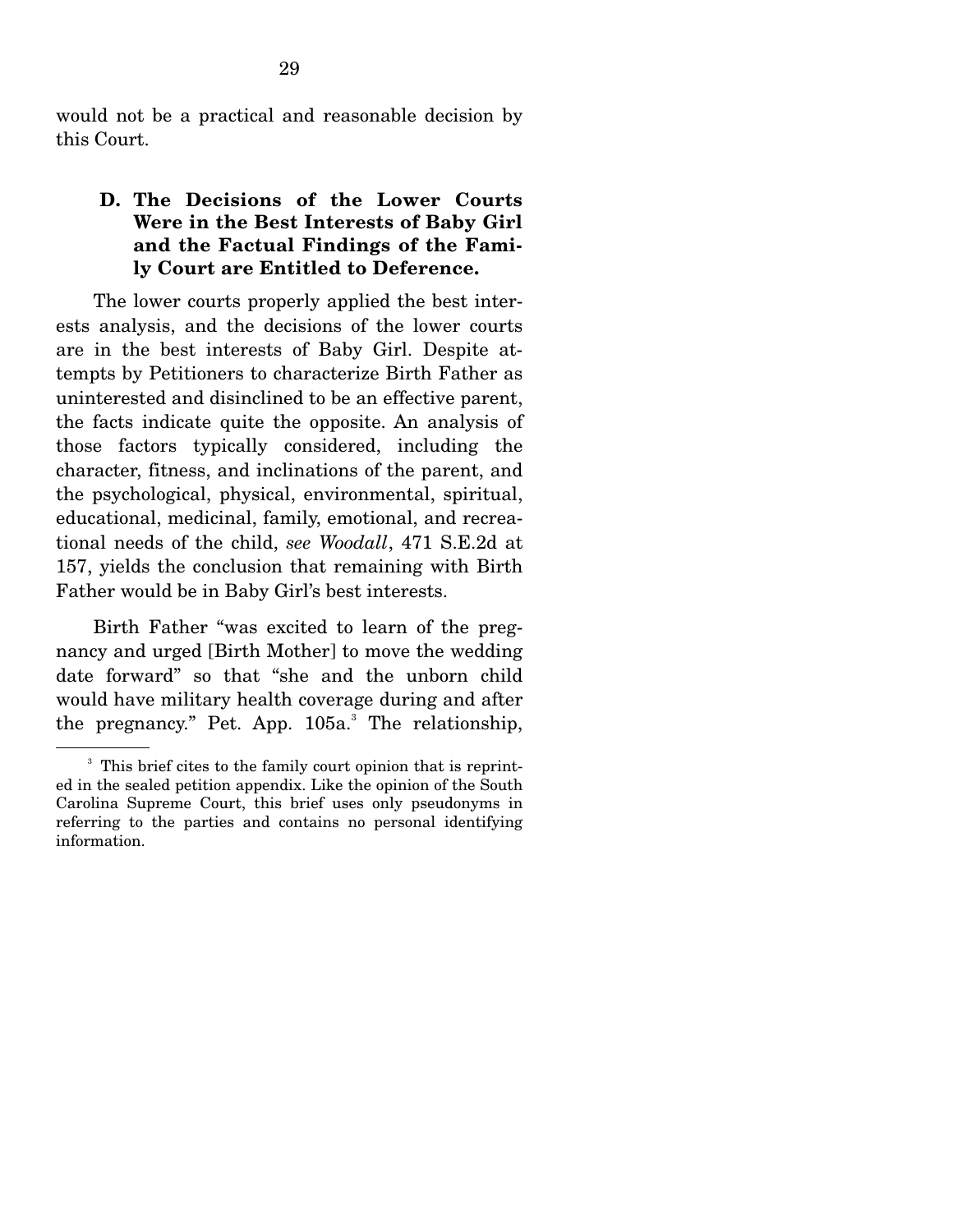however, became strained and Birth Mother "broke off the engagement . . . via text message." *Id*. at 3a. Birth Mother "sent a text message to [Birth] Father asking if he would rather pay child support or surrender his parental rights." *Id*. at 4a. Birth Father responded "that he would relinquish his rights," but Birth Father testified that he thought that he was relinquishing his rights to Birth Mother and not that he was consenting to adoption. *Id*. at 4a. At this point, "[a]ll attempts to contact [Birth Mother] by [Birth Father] and his family members were refused by [Birth Mother]." *Id*. at 106a. After Birth Father's attempts to contact Birth Mother were rebuffed, there was no further communication until "days before [Birth] Father was scheduled to deploy to Iraq," when Birth Father was served with legal papers declaring that "he was not contesting the adoption of Baby Girl." Pet. App. 8a-9a. Realizing that Birth Mother had relinquished her rights to Petitioners, Birth Father sought a stay of the adoption proceeding and initiated a custody action. *Id*. at 9a. Though the downfall of the relationship was perhaps bitter and difficult, these facts indicate that Birth Father wanted to be involved in the life of his child, and when faced with the prospect of Baby Girl being adopted, Birth Father immediately acted to preserve his right to love and care for his child.

 Additionally, Birth Father is a responsible individual who is fit to be a loving father. Birth Father "was deployed to Iraq, where he served this country honorably during Operation Iraqi Freedom for a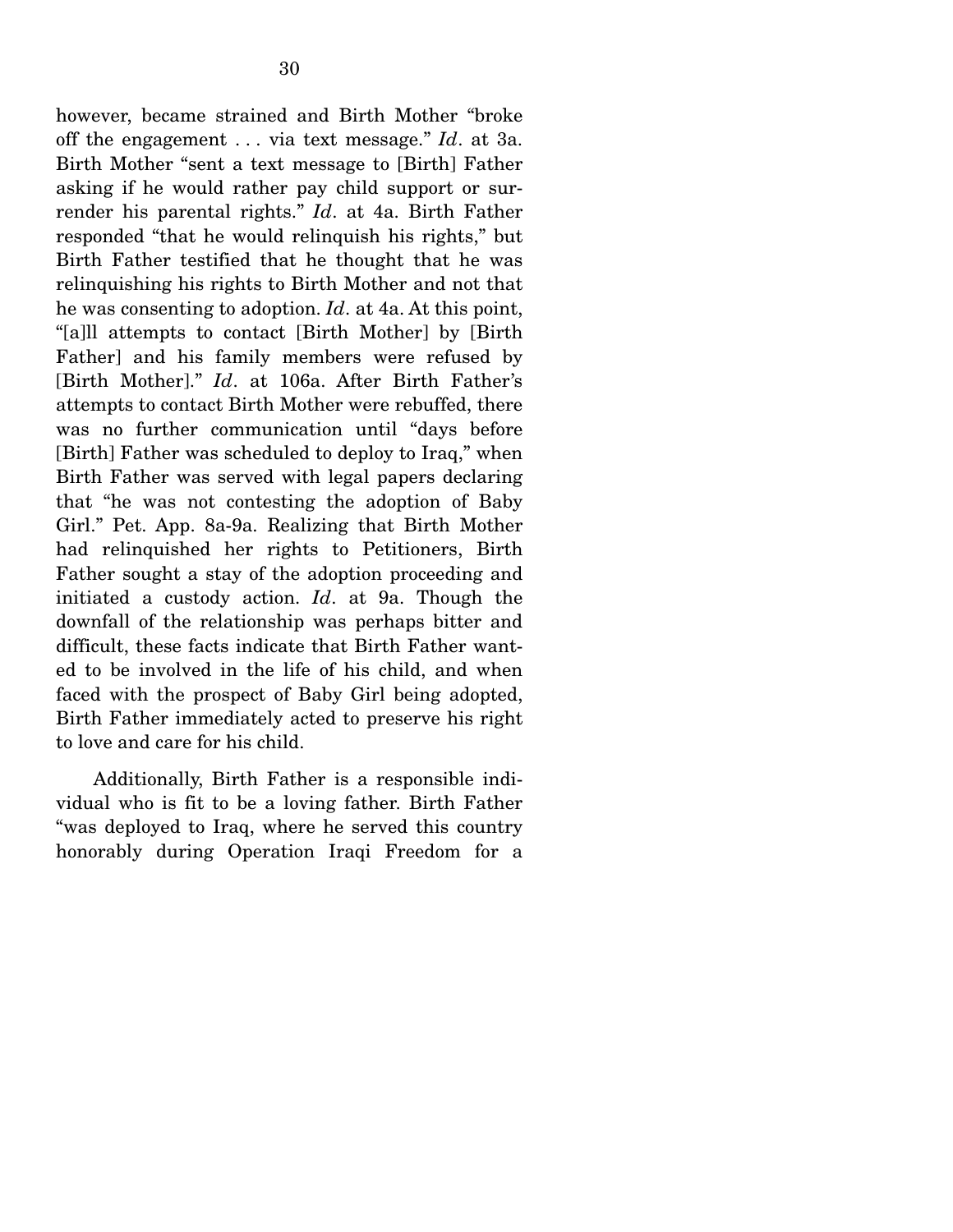period of nearly one year." *Id.* at 108a. The family court noted that Birth Father "is the father of another daughter," *id*. at 126a-127a, so he has experience with the demands of parenting. "The undisputed testimony is that [Birth Father] is a loving and devoted father. Even [Birth Mother] herself testified that [Birth Father] was a good father." *Id*. Clearly, Birth Father is well-qualified to provide the loving care that Baby Girl deserves. The South Carolina Supreme Court agreed, stating that "we cannot say that Baby Girl's best interests are not served by the grant of custody to [Birth Father], as Appellants have not presented evidence that Baby Girl would not be safe, loved, and cared for if raised by [Birth Father] and his family." *Adoptive Couple v. Baby Girl*, 731 S.E.2d 550, 566 (S.C. 2012).

 The facts of this case clearly support Birth Father's fitness to raise Baby Girl in a happy, loving home. The family court determined as much, and the Court should not disregard the findings of the family court, which occupies a "superior position to make credibility determinations." *Id*. at 637 (citing *Lewis v. Lewis*, 709 S.E.2d 650, 651, 654 (S.C. 2011)); *see also Lewis*, 709 S.E.2d at 652 ("The . . . standard of review does not relieve an appellant from demonstrating error in the trial court's findings of fact.")); *see also In re Welfare of L.N.B.-L*, 237 P.3d 944, 965 (Wash. Ct. App. 2010) ("We place 'very strong reliance' on the juvenile court's determination of what would be in the child's best interests." (quoting *In re Interest of Pawling*, 679 P.2d 916, 921 (Wash. 1984))). Additionally,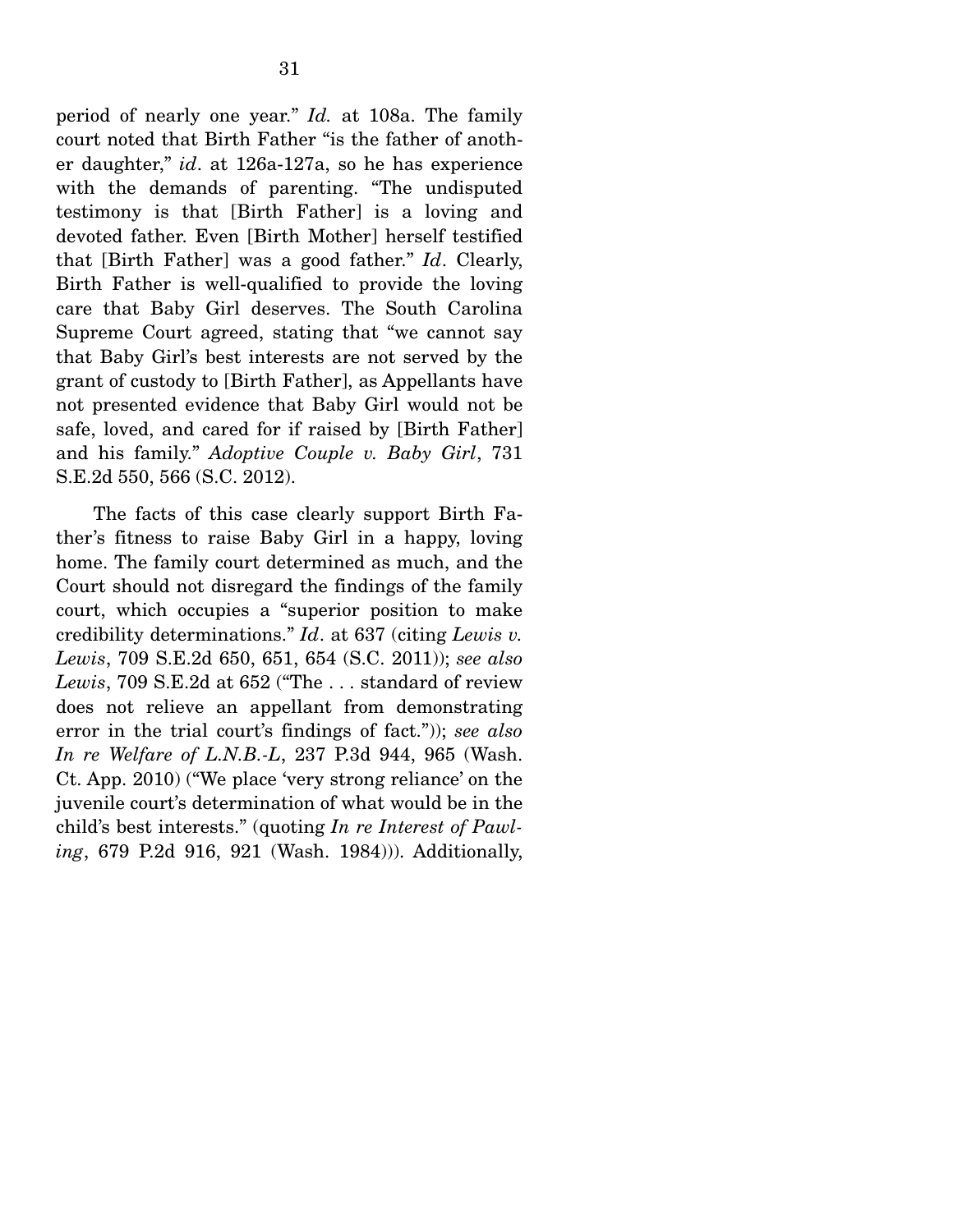this Court has repeatedly held that "concurrent findings of fact by two courts below," as in the present case, will not be reviewed "in the absence of a very obvious and exceptional showing of error." *Graver Tank & Mfg. Co. v. Linde Air Products Co.*, 336 U.S. 271, 275 (1949); *see also Exxon Co. v. Sofec*, 517 U.S. 830, 840 (1996) (finding mere "tension" in the findings of the courts below to be inadequate to meet the "obvious and exceptional" standard for the review of concurrent factual findings of the lower courts); *Goodyear Tire & Rubber Co. v. Ray-O-Vac Co.*, 321 U.S. 275, 278 (1944) ("It must be a strong case in which this court will set aside these concurrent findings of two courts."). In light of the compelling facts indicating Birth Father's fitness to care for Baby Girl, neither Petitioners nor their *amici* have succeeded in "demonstrating error," *Lewis*, 709 S.E.2d at 652, in the findings of fact of the Family Court, which was in a "superior position to make credibility determinations." *Adoptive Couple*, 731 S.E.2d at 637. Because Birth Father has the ability, and is likely, to provide loving care to Baby Girl, along with the fact that Baby Girl's interests are furthered by remaining in her culture, to remove Baby Girl from Birth Father would cause irreparable harm.

--------------------------------- ---------------------------------